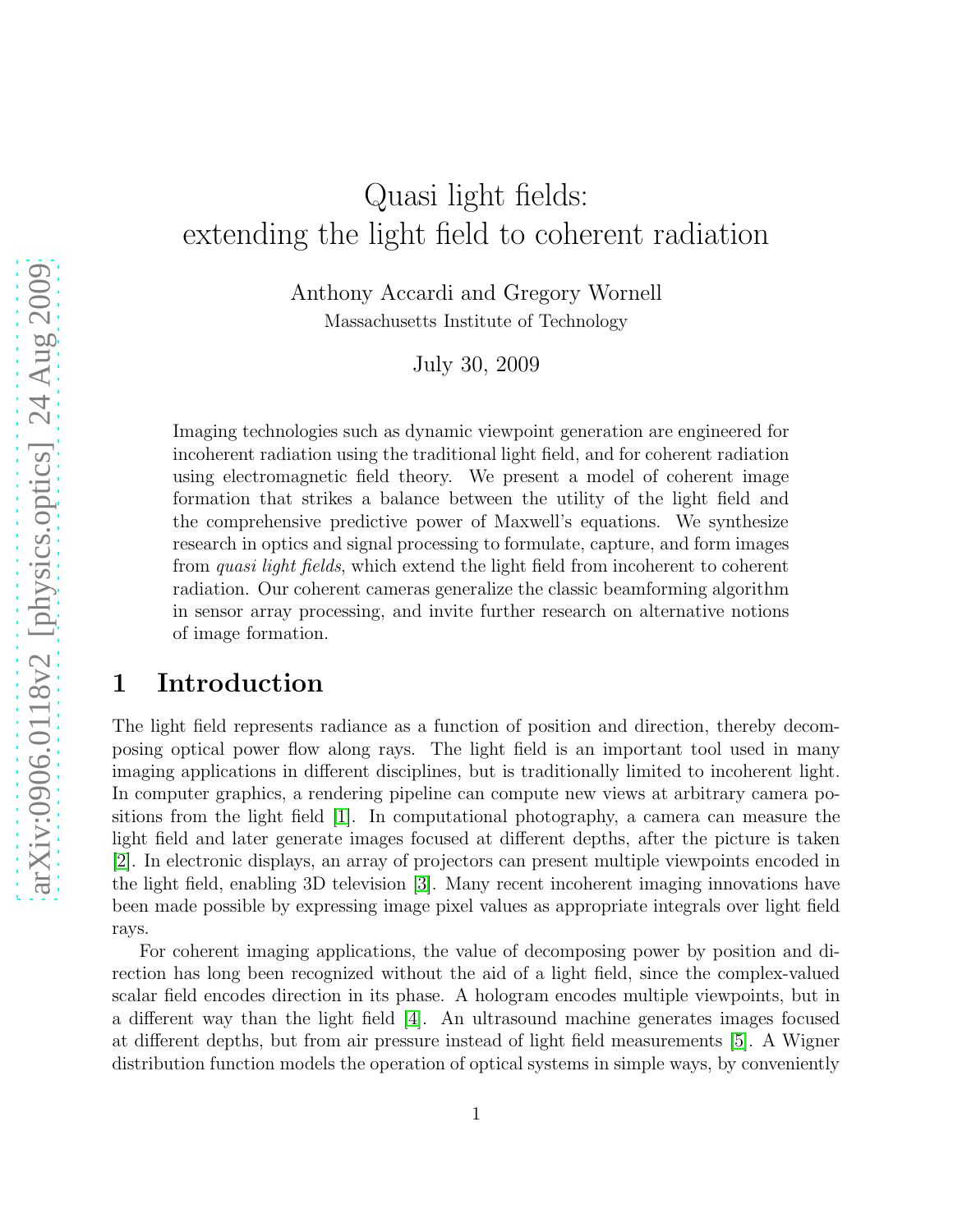inferring direction from the scalar field instead of computing non-negative light field values [\[6\]](#page-21-5). Comparing these applications, coherent imaging uses the scalar field to achieve results similar to those that incoherent imaging obtains with the light field.

Our goal is to provide a model of coherent image formation that combines the utility of the light field with the comprehensive predictive power of the scalar field. The similarities between coherent and incoherent imaging motivate exploring how the scalar field and light field are related, which we address by synthesizing research across three different communities. Each community is concerned with a particular Fourier transform pair and has its own name for the light field. In optics, the pair is position and direction, and Walther discovered the first generalized radiance function by matching power predictions made with radiometry and scalar field theory [\[7\]](#page-22-0). In quantum physics, the pair is position and momentum, and Wigner discovered the first quasi-probability distribution, or phase-space distribution, as an aid to computing the expectation value of a quantum operator [\[8\]](#page-22-1). In signal processing, the pair is time and frequency, and while instantaneous spectra were used as early as 1890 by Sommerfeld, Ville is generally credited with discovering the first nontrivial quadratic time-frequency distribution by considering how to distribute the energy of a signal over time and frequency [\[9\]](#page-22-2). Walther, Wigner, and Ville independently arrived at essentially the same function, which is one of the ways to express a light field for coherent radiation in terms of the scalar field.

The light field has its roots in radiometry, a phenomenological theory of radiative power transport that began with Herschel's observations of the sun [\[10\]](#page-22-3), developed through the work of astrophysicists such as Chandrasekhar [\[11\]](#page-22-4), and culminated with its grounding in electromagnetic field theory by Friberg et al. [\[12\]](#page-22-5). The light field represents radiance, which is the fundamental quantity in radiometry, defined as power per unit projected area per unit solid angle. Illuminating engineers would integrate radiance to compute power quantities, although no one could validate these calculations with the electromagnetic field theory formulated by Maxwell. Gershun was one of many physicists who attempted to physically justify radiometry, and who introduced the phrase *light field* to represent a threedimensional vector field analogous to the electric and magnetic fields [\[13\]](#page-22-6). Gershun's light field is a degenerate version of the one we discuss, and more closely resembles the timeaveraged Poynting vector that appears in a rigorous derivation of geometric optics [\[14\]](#page-22-7). Subsequently, Walther generalized radiometry to coherent radiation in two different ways[\[7,](#page-22-0) [15\]](#page-22-8), and Wolf connected Walther's work to quantum physics [\[16\]](#page-22-9), ultimately leading to the discovery of many more generalized radiance functions [\[17\]](#page-22-10) and a firm foundation for radiometry [\[12\]](#page-22-5).

Meanwhile, machine vision researchers desired a representation for all the possible pictures a pinhole camera might take in space-time, which led to the current formulation of the light field. Inspired by Leonardo da Vinci, Adelson and Bergen defined a plenoptic function to describe "everything that can be seen" as the intensity recorded by a pinhole camera, parametrized by position, direction, time, and wavelength [\[18\]](#page-22-11). Levoy and Hanrahan tied the plenoptic function more firmly to radiometry, by redefining Gershun's phrase *light field* to mean radiance parametrized by position and direction [\[1\]](#page-21-0). Gortler et al. introduced the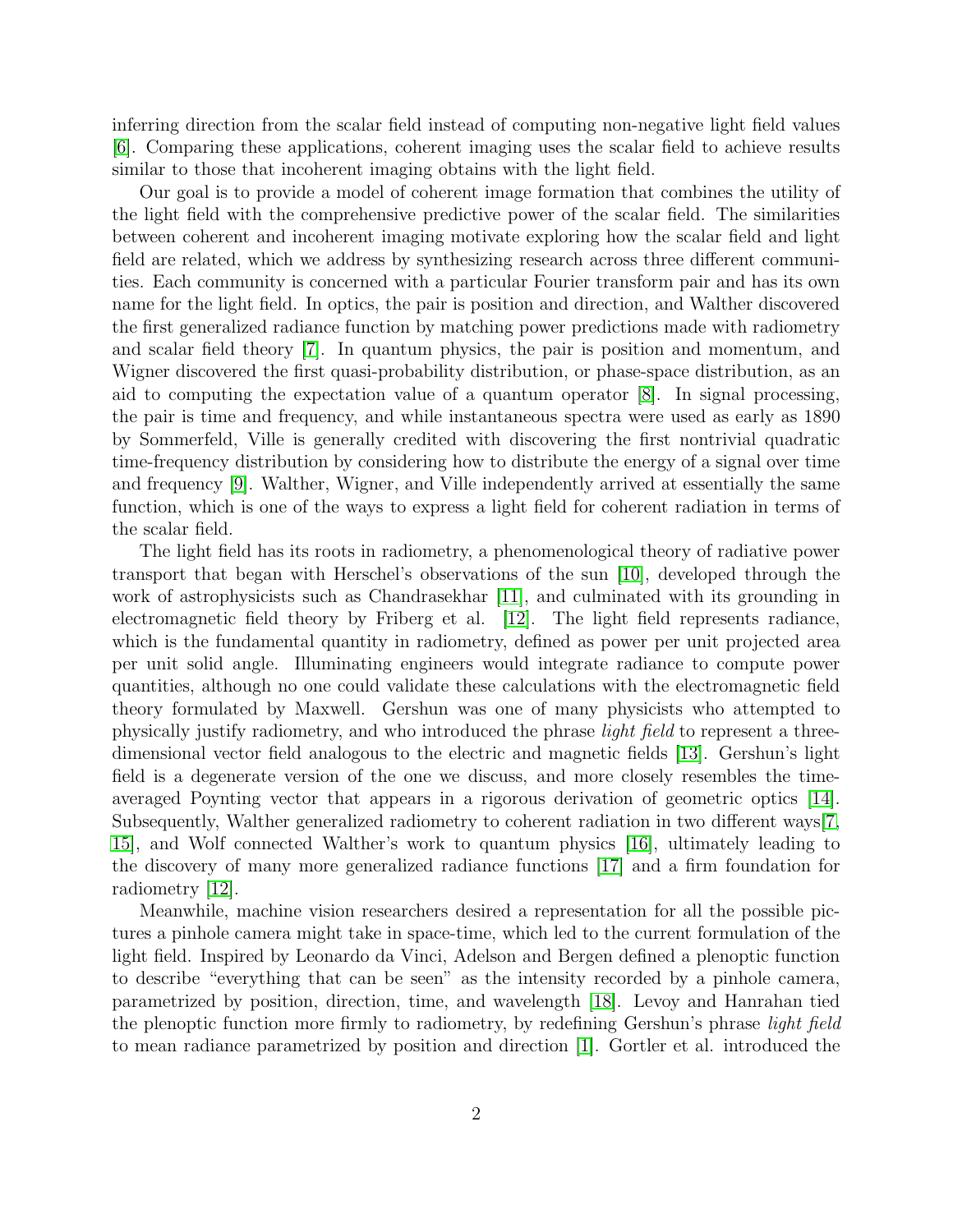same construct, but instead called it the lumigraph [\[19\]](#page-22-12). The *light field* is now the dominant terminology used in incoherent imaging contexts.

Our contribution is to describe and characterize all the ways to extend the light field to coherent radiation, and to interpret coherent image formation using the resulting extended light fields. We call our extended light fields *quasi light fields*, which are analogous to the generalized radiance functions of optics, the quasi-probability and phase-space distributions of quantum physics, and the quadratic class of time-frequency distributions of signal processing. Agarwal et al. have already extended the light field to coherent radiation [\[17\]](#page-22-10), and the signal processing community has already classified all of the ways to distribute power over time and frequency [\[20\]](#page-22-13). Both have traced their roots to quantum physics. But to our knowledge, no one has connected the research to show 1) that the quasi light fields represent *all* the ways to extend the light field to coherent radiation, and 2) that the signal processing classification informs which quasi light field to use for a specific application. We further contextualize the references, making any unfamiliar literature more accessible to specialists in other areas.

Our paper is organized as follows. We describe the traditional light field in Section [2.](#page-2-0) We formulate the quasi light fields in Section [3,](#page-3-0) by reviewing and relating the relevant research in optics, quantum physics, and signal processing. In Section [4,](#page-9-0) we describe how to capture quasi light fields, discuss practical sampling issues, and illustrate the impact of light field choice on energy localization. In Section [5,](#page-13-0) we describe how to form images with quasi light fields. We derive a light field camera, demonstrate and compensate for diffraction limitations in the near zone, and generalize the classic beamforming algorithm in sensor array processing. We conclude the paper in Section [6,](#page-20-0) where we remark on the utility of quasi light fields and future perspectives on image formation.

# <span id="page-2-0"></span>2 The Traditional Light Field

The light field is a useful tool for incoherent imaging because it acts as an intermediary between the camera and the picture, decoupling information capture and image production: the camera measures the light field, from which many different traditional pictures can be computed. We define a pixel in the image of a scene by a surface patch  $\sigma$  and a virtual aperture (Figure [1\)](#page-3-1). Specifically, we define the pixel value as the power  $P$  radiated by  $\sigma$  towards the aperture, just as an ideal single-lens camera would measure. According to radiometry,  $P$  is an integral over a bundle of light field rays [\[21\]](#page-22-14):

<span id="page-2-1"></span>
$$
P = \int_{\sigma} \int_{\Omega_{\mathbf{r}}} L(\mathbf{r}, \mathbf{s}) \cos \psi \, d^2 s \, d^2 r,\tag{1}
$$

where  $L(\mathbf{r}, \mathbf{s})$  is the radiance at position r and in unit direction s,  $\psi$  is the angle that s makes with the surface normal at r, and  $\Omega_r$  is the solid angle subtended by the virtual aperture at r. The images produced by many different conventional cameras can be computed from the light field using [\(1\)](#page-2-1) [\[22\]](#page-22-15).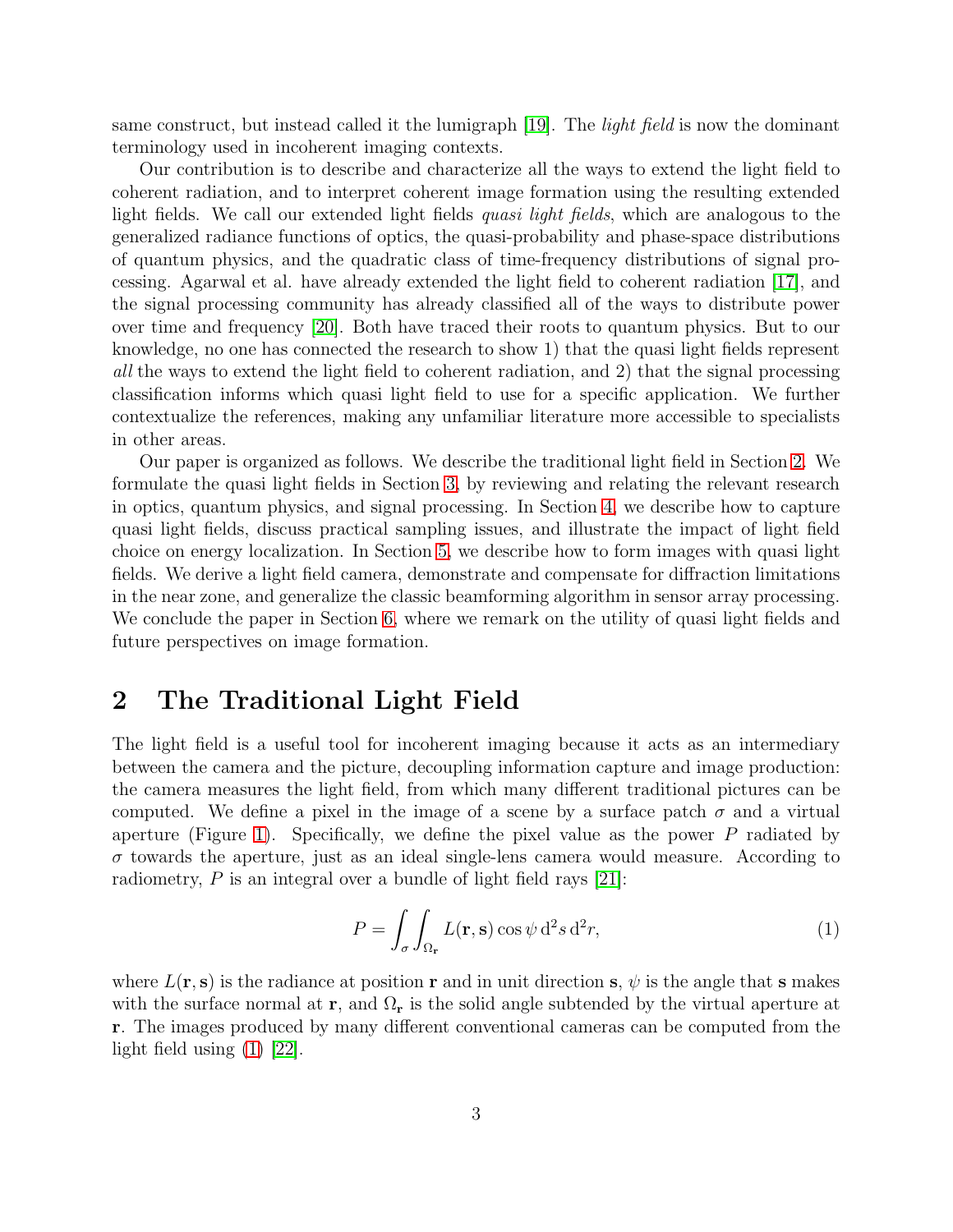

<span id="page-3-1"></span>Figure 1: We can compute the value of each pixel in an image produced by an arbitrary virtual camera, defined as the power emitted from a scene surface patch towards a virtual aperture, by integrating an appropriate bundle of light field rays that have been previously captured with remote hardware.

The light field has an important property that allows us to measure it remotely: the light field is constant along rays in a lossless medium [\[21\]](#page-22-14). To measure the light field on the surface of a scene, we follow the rays for the images we are interested in, and intercept those rays with our camera hardware (Figure [1\)](#page-3-1). However, our hardware must be capable of measuring the radiance at a point and in a specific direction; a conventional camera that simply measures the irradiance at a point is insufficient. We can discern directional power flow using a lens array, as is done in a plenoptic camera [\[2\]](#page-21-1).

In order to generate coherent images using the same framework described above, we must overcome three challenges. First, we must determine how to measure power flow by position and direction to formulate a coherent light field. Second, we must capture the coherent light field remotely and be able to infer behavior at the scene surface. Third, we must be able to use [\(1\)](#page-2-1) to produce correct power values, so that we can form images by integrating over the coherent light field. We address each challenge in a subsequent section.

# <span id="page-3-0"></span>3 Formulating Quasi Light Fields

We motivate, systematically generate, and characterize the quasi light fields by relating existing research. We begin in Section [3.1](#page-4-0) with research in optics that frames the challenge of extending the light field to coherent radiation in terms of satisfying a power constraint required for radiometry to make power predictions consistent with scalar field theory. While useful in developing an intuition for quasi light fields, the power constraint does not allow us to easily determine the quasi light fields. We therefore proceed in Section [3.2](#page-5-0) to describe research in quantum physics that systematically generates quasi light fields satisfying the power constraint, and that shows how the quasi light fields are true extensions that reduce to the traditional light field under certain conditions. While useful for generating the quasi light fields, the quantum physics approach does not allow us to easily characterize them. Therefore, in Section [3.3](#page-7-0) we map the generated quasi light fields to the quadratic class of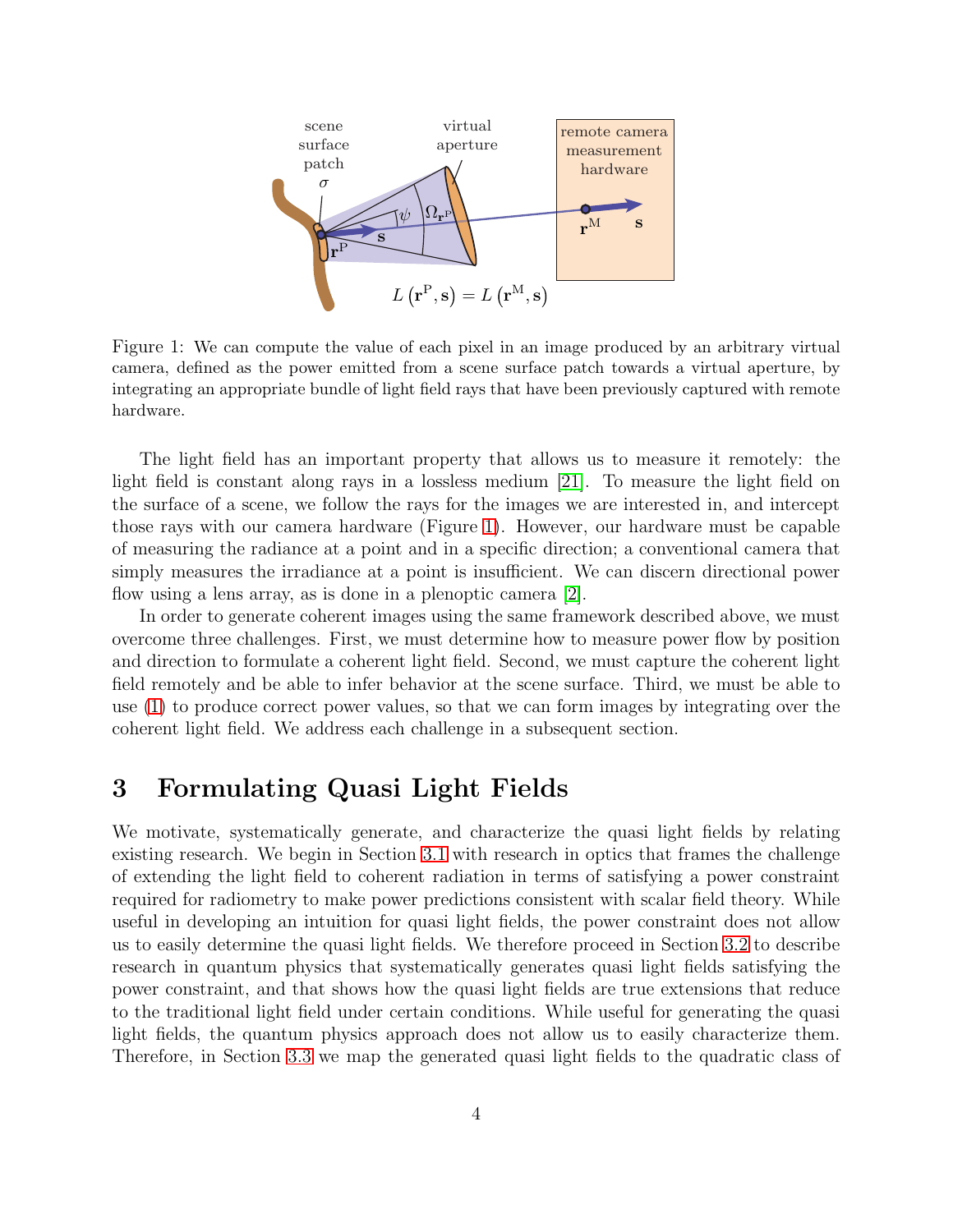time-frequency distributions, which has been extensively characterized and classified by the signal processing community. By relating research in optics, quantum physics, and signal processing, we express all the ways to extend the light field to coherent radiation, and provide insight on how to select an appropriate quasi light field for a particular application.

We assume a perfectly coherent complex scalar field  $U(\mathbf{r})$  at a fixed frequency  $\nu$  for simplicity, although we comment in Section [6](#page-20-0) on how to extend the results to broadband, partially coherent radiation. The radiometric theory we discuss assumes a planar source at  $z = 0$ . Consequently, although the light field is defined in three-dimensional space, much of our analysis is confined to planes  $z = z_0$  parallel to the source. Therefore, for convenience, we use  $\mathbf{r} = (x, y, z)$  and  $\mathbf{s} = (s_x, s_y, s_z)$  to indicate three-dimensional vectors and  $\mathbf{r}_{\perp} = (x, y)$ and  $\mathbf{s}_{\perp} = (s_x, s_y)$  to indicate two-dimensional, projected versions.

### <span id="page-4-0"></span>3.1 Intuition from Optics

An extended light field must produce accurate power transport predictions consistent with rigorous theory; thus the power computed from the scalar field using wave optics determines the allowable light fields via the laws of radiometry. One way to find extended light fields is to guess a light field equation that satisfies this power constraint, which is how Walther identified the first extended light field [\[7\]](#page-22-0). The scenario involves a planar source at  $z = 0$ described by  $U(\mathbf{r})$ , and a sphere of large radius  $\rho$  centered at the origin. We use scalar field theory to compute the flux through part of the sphere, and then use the definition of radiance to determine the light field from the flux.

According to scalar field theory, the differential flux dΦ through a portion of the sphere subtending differential solid angle d $\Omega$  is given by integrating the radial component of the energy flux density vector  $\bf{F}$ . From diffraction theory, the scalar field in the far zone is

<span id="page-4-3"></span>
$$
U^{\infty}(\rho \mathbf{s}) = -\frac{2\pi i}{k} s_z \frac{\exp(ik\rho)}{\rho} a(\mathbf{s})
$$
\n(2)

where  $k = 2\pi/\lambda$  is the wave number,  $\lambda$  is the wavelength, and

<span id="page-4-2"></span>
$$
a(\mathbf{s}) = \left(\frac{k}{2\pi}\right)^2 \int U(\mathbf{r}) \exp(-ik\mathbf{s}\cdot\mathbf{r}) d^2r
$$
 (3)

is the plane wave component in direction s [\[23\]](#page-22-16). Now

$$
\mathbf{F}^{\infty}(\rho \mathbf{s}) = \left(\frac{2\pi}{k}\right)^2 a(\mathbf{s}) a^*(\mathbf{s}) \frac{s_z^2}{\rho^2} \mathbf{s},\tag{4}
$$

so that

$$
d\Phi = \left(\frac{2\pi}{k}\right)^2 s_z^2 a(s) a^*(s) d\Omega.
$$
 (5)

According to radiometry, radiant intensity is flux per unit solid angle

<span id="page-4-1"></span>
$$
I(\mathbf{s}) = \frac{\mathrm{d}\Phi}{\mathrm{d}\Omega} = \left(\frac{2\pi}{k}\right)^2 s_z^2 a(\mathbf{s}) a^*(\mathbf{s}).\tag{6}
$$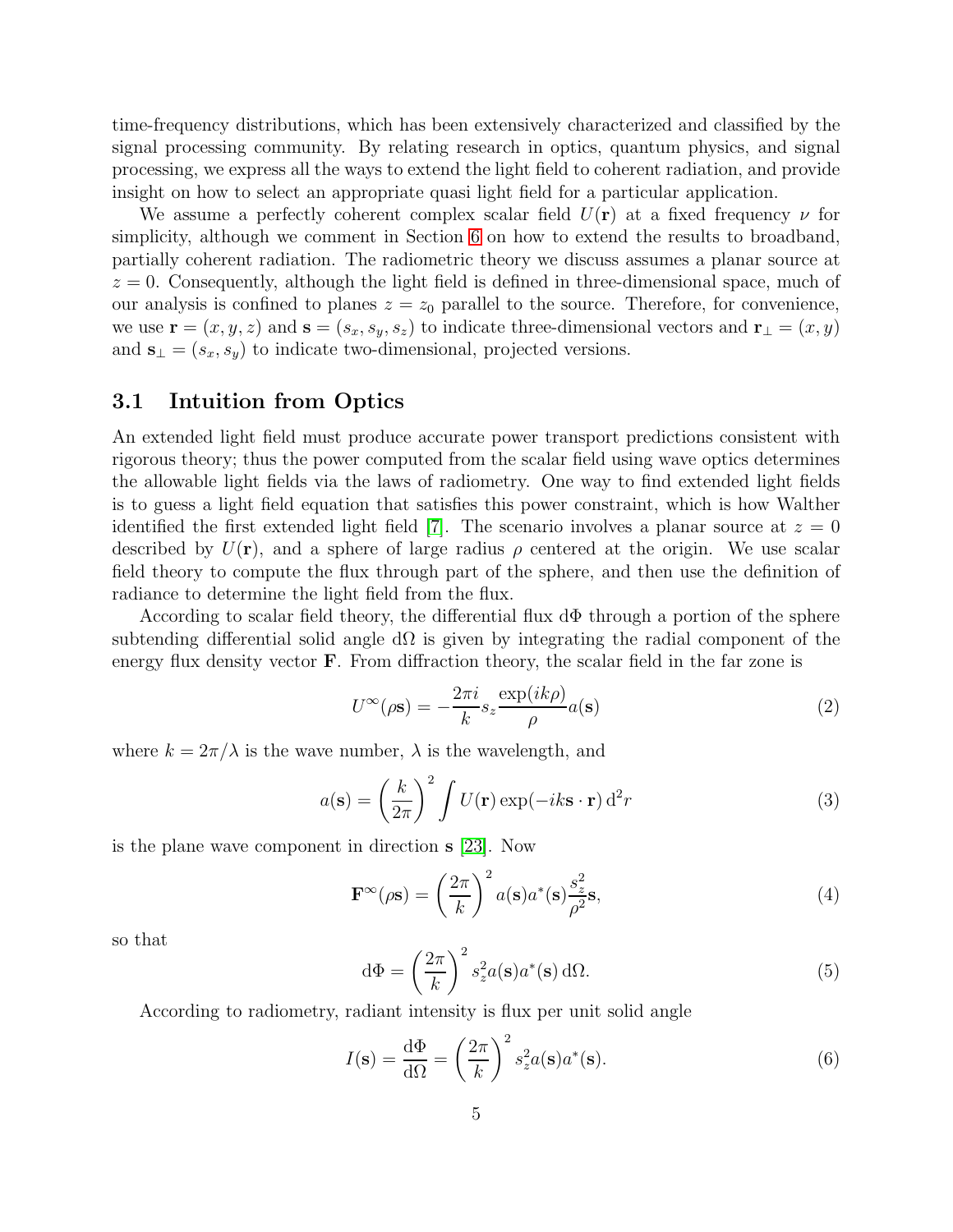Radiance is  $I(\mathbf{s})$  per unit projected area [\[21\]](#page-22-14), and this is where the guessing happens: there are many ways to distribute [\(6\)](#page-4-1) over projected area by factoring out  $s<sub>z</sub>$  and an outer integral over the source plane, but none yield light fields that satisfy all the traditional properties of radiance [\[24\]](#page-22-17). One way to factor [\(6\)](#page-4-1) is to substitute the expression for  $a(s)$  from [\(3\)](#page-4-2) into (6) and change variables:

$$
I(\mathbf{s}) = s_z \int \left[ \left( \frac{k}{2\pi} \right)^2 s_z \int U \left( \mathbf{r} + \frac{1}{2} \mathbf{r}' \right) U^* \left( \mathbf{r} - \frac{1}{2} \mathbf{r}' \right) \exp \left( -ik \mathbf{s}_\perp \cdot \mathbf{r}'_\perp \right) d^2 r' \right] d^2 r. \tag{7}
$$

The bracketed expression is Walther's first extended light field

<span id="page-5-1"></span>
$$
L^{\mathcal{W}}(\mathbf{r}, \mathbf{s}) = \left(\frac{k}{2\pi}\right)^2 s_z \mathfrak{W}(\mathbf{r}, \mathbf{s}_\perp/\lambda),\tag{8}
$$

where

$$
\mathfrak{W}(\mathbf{r}, \mathbf{s}_{\perp}) = \int U\left(\mathbf{r} + \frac{1}{2}\mathbf{r}'\right) U^* \left(\mathbf{r} - \frac{1}{2}\mathbf{r}'\right) \exp\left(-i2\pi\mathbf{s}_{\perp} \cdot \mathbf{r}'_{\perp}\right) d^2 r'
$$
(9)

is the Wigner distribution [\[25\]](#page-23-0). We may manually factor [\(6\)](#page-4-1) differently to obtain other extended light fields in an *ad hoc* manner, but it is hard to find and verify the properties of all extended light fields this way, and we would have to individually analyze each light field that we do manage to find. So instead, we pursue a systematic approach to exhaustively identify and characterize the extended light fields that guarantee the correct radiant intensity in [\(6\)](#page-4-1).

#### <span id="page-5-0"></span>3.2 Generating Explicit Extensions from Quantum Physics

The mathematics of quantum physics provides us with a systematic extended light field generator that factors the radiant intensity in [\(6\)](#page-4-1) in a structured way. Walther's extended light field in [\(8\)](#page-5-1) provides the hint for this connection between radiometry and quantum physics. Specifically, Wolf recognized the similarity between Walther's light field and the Wigner phase-space distribution [\[8\]](#page-22-1) from quantum physics [\[16\]](#page-22-9). Subsequently, Agarwal, Foley, and Wolf repurposed the mathematics behind phase-space representation theory to generate new light fields instead of distributions [\[17\]](#page-22-10). We summarize their approach, define the class of quasi light fields, describe how quasi light fields extend traditional radiometry, and show how quasi light fields can be conveniently expressed as filtered Wigner distributions.

Agarwal et al.'s key insight was to introduce a position operator  $\hat{\mathbf{r}}_{\perp}$  and a direction operator  $\hat{\mathbf{s}}_{\perp}$  that obey the commutation relations [\[26\]](#page-23-1)

<span id="page-5-2"></span>
$$
[\hat{x}, \hat{s}_x] = i\lambda/2\pi, \quad [\hat{y}, \hat{s}_y] = i\lambda/2\pi,\tag{10}
$$

and to map the different ways of ordering the operators to different extended light fields. This formulation is valuable for two reasons. First, [\(10\)](#page-5-2) is analogous to the quantum-mechanical relations for position and momentum, allowing us to exploit the phase-space distribution generator from quantum physics for our own purposes, thereby providing an explicit formula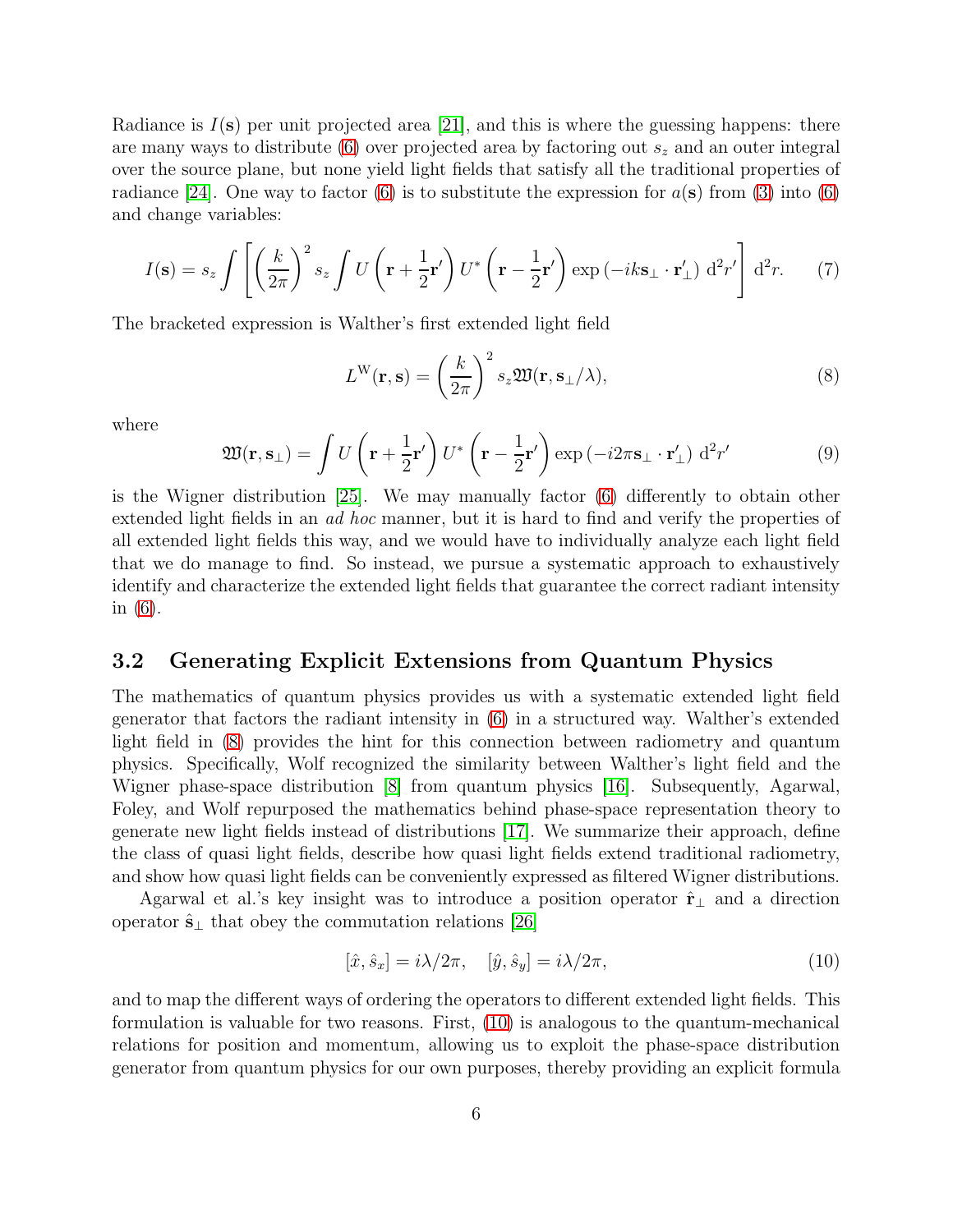for extended light fields. Second, in the geometric optics limit as  $\lambda \to 0$ , the operators commute per [\(10\)](#page-5-2), so that all of the extended light fields collapse to the same function that can be related to the traditional light field. Therefore, Agarwal et al.'s formulation not only provides us with different ways of expressing the light field for coherent radiation, but also explains how these differences arise as the wavelength becomes non-negligible.

We now summarize the phase-space representation calculus that Agarwal and Wolf invented [\[27\]](#page-23-2) to map operator orderings to functions, which Agarwal et al. later applied to radiometry [\[17\]](#page-22-10), culminating in a formula for extended light fields. The phase-space representation theory generates a function  $\tilde{L}^{\Omega}$  from any operator  $\hat{L}$  for each distinct way  $\Omega$  of ordering collections of  $\hat{\mathbf{r}}_{\perp}$  and  $\hat{\mathbf{s}}_{\perp}$ . So by choosing a specific  $\hat{L}$  defined by its matrix elements using the Dirac notation [\[26\]](#page-23-1)

$$
\left\langle \mathbf{r}_{\perp}^{\mathrm{R}} \right| \hat{L} \left| \mathbf{r}_{\perp}^{\mathrm{C}} \right\rangle = U \left( \mathbf{r}^{\mathrm{R}} \right) U^* \left( \mathbf{r}^{\mathrm{C}} \right), \tag{11}
$$

and supplying  $\hat{L}$  as input, we obtain the extended light fields

$$
L^{\Omega}(\mathbf{r}, \mathbf{s}) = \left(\frac{k}{2\pi}\right)^2 s_z \tilde{L}^{\Omega}(\mathbf{r}_{\perp}, \mathbf{s}_{\perp})
$$
 (12)

as outputs. The power constraint from Section [3.1](#page-4-0) translates to a minor constraint on the allowed orderings  $\Omega$ , so that  $L^{\Omega}$  can be factored from [\(6\)](#page-4-1). Finally, there is an explicit formula for  $L^{\Omega}$  [\[27\]](#page-23-2), which in Friberg et al.'s form [\[12\]](#page-22-5) reads

<span id="page-6-0"></span>
$$
L^{\Omega}(\mathbf{r}, \mathbf{s}) = \frac{k^2}{(2\pi)^4} s_z \iiint \tilde{\Omega} (\mathbf{u}, k\mathbf{r}_{\perp}^{"}) \exp[-i\mathbf{u} \cdot (\mathbf{r}_{\perp} - \mathbf{r}_{\perp}^{"})] \exp(-ik\mathbf{s}_{\perp} \cdot \mathbf{r}_{\perp}^{"})
$$

$$
\times U \left(\mathbf{r}' + \frac{1}{2}\mathbf{r}^{"}\right) U^* \left(\mathbf{r}' - \frac{1}{2}\mathbf{r}^{"}\right) d^2 u d^2 r' d^2 r'', \tag{13}
$$

where  $\tilde{\Omega}$  is a functional representation of the ordering  $\Omega$ .

Previous research has related the extended light fields  $L^{\Omega}$  to the traditional light field, by examining how the  $L^{\Omega}$  behave for globally incoherent light of a small wavelength, an environment technically modeled by a quasi-homogeneous source in the geometric optics limit where  $\lambda \to 0$ . As  $\lambda \to 0$ ,  $\hat{\mathbf{r}}_{\perp}$  and  $\hat{\mathbf{s}}_{\perp}$  commute per [\(10\)](#page-5-2), so that all orderings  $\Omega$  are equivalent and all of the extended light fields  $L^{\Omega}$  collapse to the same function. Since, in the source plane, Foley and Wolf showed that one of those light fields behaves like traditional radiance [\[28\]](#page-23-3) for globally incoherent light of a small wavelength, all of the  $L^{\Omega}$  behave like traditional radiance for globally incoherent light of a small wavelength. Furthermore, Friberg et al. showed that many of the  $L^{\Omega}$  are constant along rays, for globally incoherent light of a small wavelength  $[12]$ . The  $L^{\Omega}$  thereby subsume the traditional light field, and *globally incoherent light of a small wavelength* is the environment in which traditional radiometry holds.

To more easily relate  $L^{\Omega}$  to the signal processing literature, we conveniently express  $L^{\Omega}$ as a filtered Wigner distribution. We introduce a function Π and substitute

$$
\tilde{\Omega}(\mathbf{u}, \mathbf{v}) = \iint \Pi(-\mathbf{a}, -\mathbf{b}) \exp\left[-i(\mathbf{a} \cdot \mathbf{u} + \mathbf{b} \cdot \mathbf{v})\right] d^2 a d^2 b \tag{14}
$$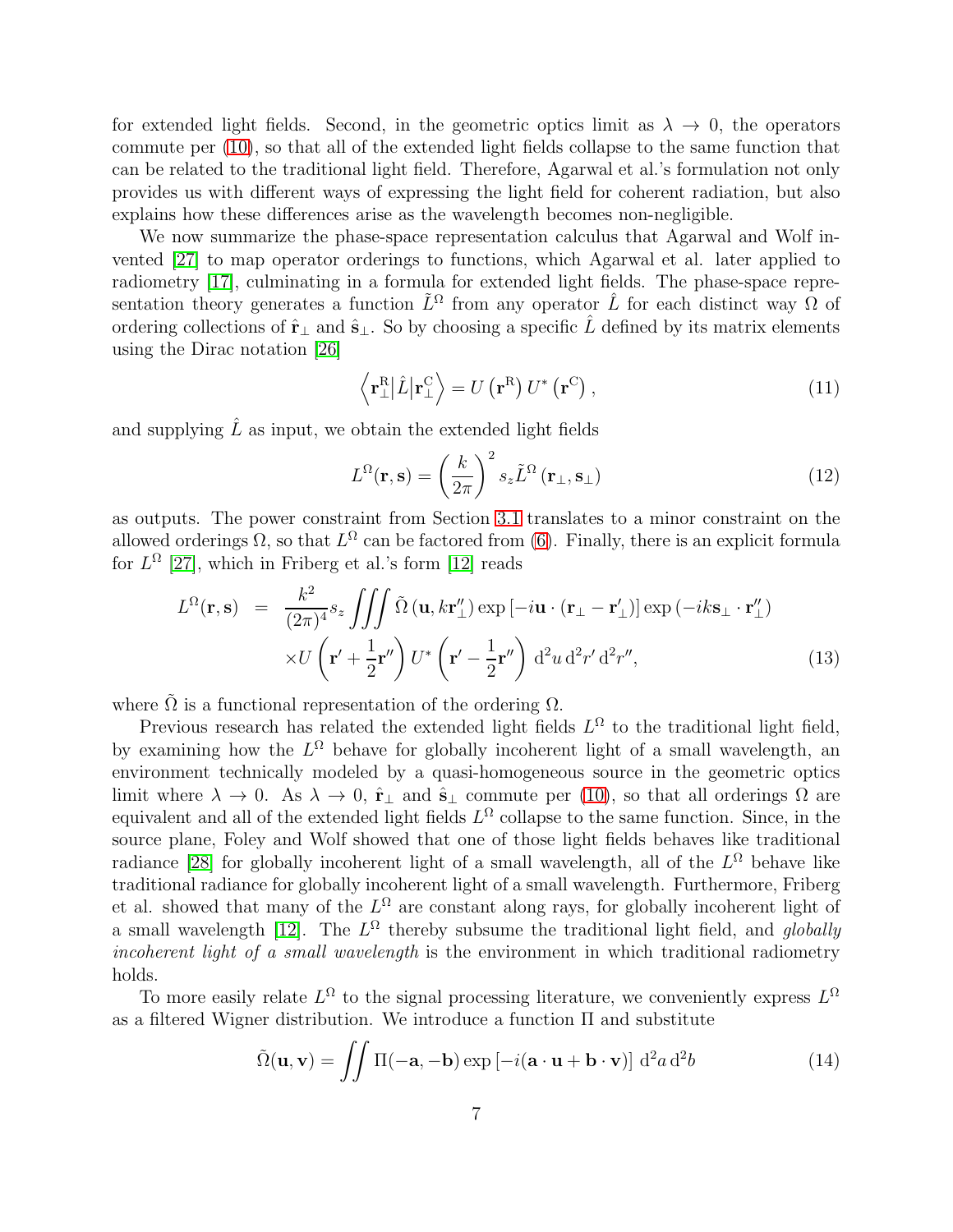into [\(13\)](#page-6-0), integrate first over **u**, then over **a**, and finally substitute  $\mathbf{b} = \mathbf{s}'_{\perp} - \mathbf{s}_{\perp}$ :

<span id="page-7-1"></span>
$$
L^{\Omega}(\mathbf{r}, \mathbf{s}) = \left(\frac{k}{2\pi}\right)^2 s_z \iint \Pi(\mathbf{r}_{\perp} - \mathbf{r}'_{\perp}, \mathbf{s}_{\perp} - \mathbf{s}'_{\perp}) \mathfrak{W}(\mathbf{r}', \mathbf{s}'_{\perp}/\lambda) d^2 r' d^2 s'
$$
  
= 
$$
\left(\frac{k}{2\pi}\right)^2 s_z \Pi(\mathbf{r}_{\perp}, \mathbf{s}_{\perp}) \otimes \mathfrak{W}(\mathbf{r}, \mathbf{s}_{\perp}/\lambda).
$$
 (15)

The symbol ⊗ in [\(15\)](#page-7-1) denotes convolution in both  $\mathbf{r}_{\perp}$  and  $\mathbf{s}_{\perp}$ . Each filter kernel  $\Pi$  yields a different light field. There are only minor restrictions on  $\Pi$ , or equivalently on  $\Omega$ . Specifically, Agarwal and Wolf's calculus requires that [\[27\]](#page-23-2)

<span id="page-7-4"></span> $1/\tilde{\Omega}$  is an entire analytic function with no zeros on the real component axes. (16)

Agarwal et al.'s derivation additionally requires that

<span id="page-7-3"></span>
$$
\tilde{\Omega}(\mathbf{0}, \mathbf{v}) = 1 \text{ for all } \mathbf{v},\tag{17}
$$

so that  $L^{\Omega}$  satisfies the laws of radiometry and is consistent with [\(6\)](#page-4-1) [\[17\]](#page-22-10).

We call the functions  $L^{\Omega}$ , the restricted class of extended light fields that we have systematically generated, *quasi light fields*, in recognition of their connection with quasi-probability distributions in quantum physics.

#### <span id="page-7-0"></span>3.3 Characterization from Signal Processing

Although we have identified the quasi light fields and justified how they extend the traditional light field, we must still show that we have found all possible ways to extend the light field to coherent radiation, and we must indicate how to select a quasi light field for a specific application. We address both concerns by relating quasi light fields to bilinear forms of U and  $U^*$  that are parameterized by position and direction. First, such bilinear forms reflect all the different ways to represent the energy distribution of a complex signal in signal processing, and therefore contain all possible extended light fields, allowing us to identify any unaccounted for by quasi light fields. Second, we may use the signal processing classification of bilinear forms to characterize quasi light fields and guide the selection of one for an application.

To relate quasi light fields to bilinear forms, we must express the filtered Wigner distribution in [\(15\)](#page-7-1) as a bilinear form. Towards this end, we first express the filter kernel Π in terms of another function  $K$ :

<span id="page-7-2"></span>
$$
\Pi(\mathbf{a}, \mathbf{b}) = \int K \left( -\mathbf{a} + \frac{\lambda}{2} \mathbf{v}, -\mathbf{a} - \frac{\lambda}{2} \mathbf{v} \right) \exp(-i2\pi \mathbf{b} \cdot \mathbf{v}) d^2 v.
$$
 (18)

We substitute [\(18\)](#page-7-2) into [\(15\)](#page-7-1), integrate first over  $\mathbf{s}'_{\perp}$ , then over  $\mathbf{v}$ , and finally substitute

$$
\mathbf{r}^{\mathrm{R}} = \mathbf{r}' + \frac{1}{2}\mathbf{r}'', \quad \mathbf{r}^{\mathrm{C}} = \mathbf{r}' - \frac{1}{2}\mathbf{r}''
$$
 (19)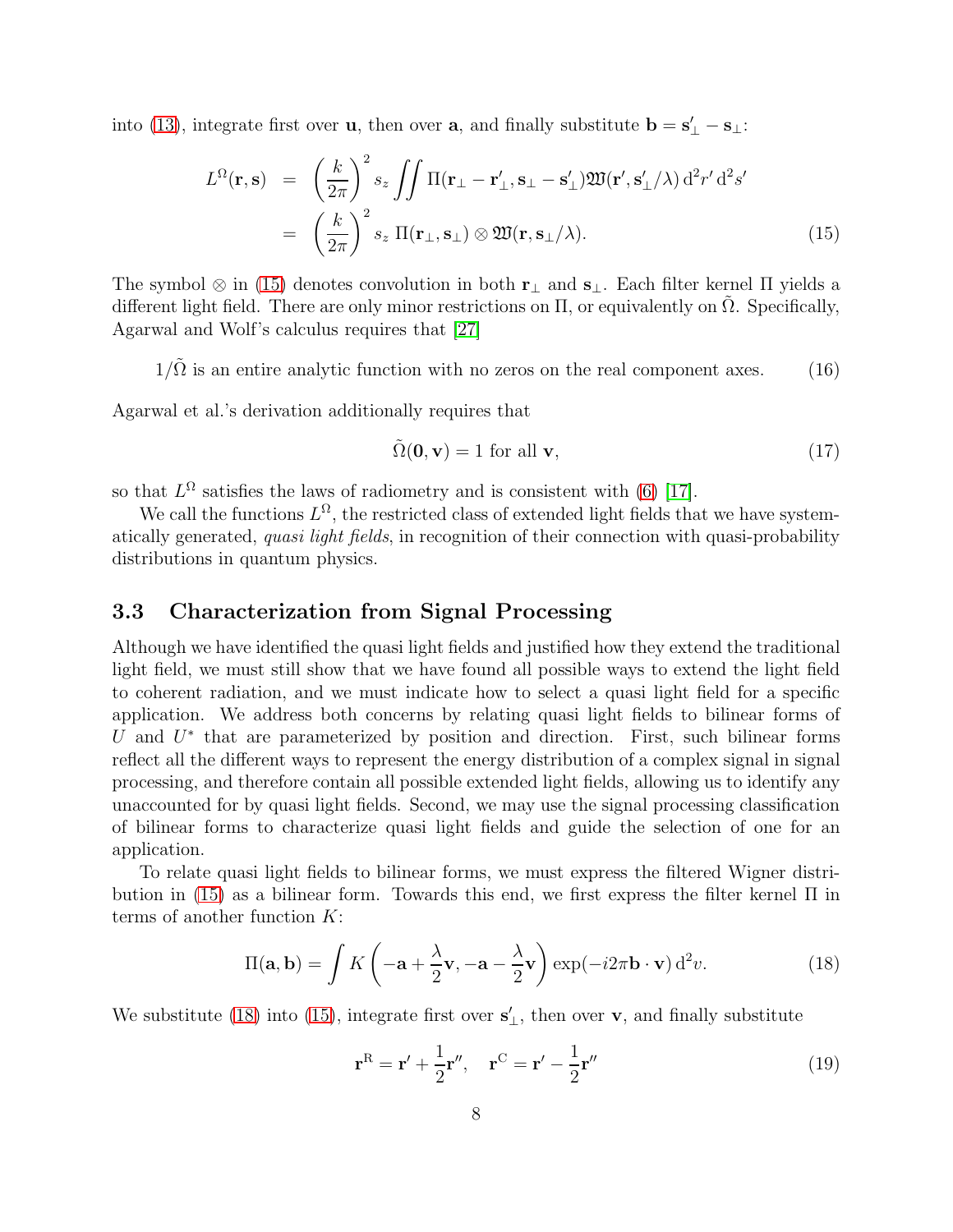to express the quasi light field as

<span id="page-8-0"></span>
$$
L(\mathbf{r}, \mathbf{s}) = \left(\frac{k}{2\pi}\right)^2 s_z \iint U(\mathbf{r}^R) \left\{ K \left(\mathbf{r}^R_{\perp} - \mathbf{r}_{\perp}, \mathbf{r}^C_{\perp} - \mathbf{r}_{\perp} \right) \times \exp\left[-ik\mathbf{s}_{\perp} \cdot \left(\mathbf{r}^R_{\perp} - \mathbf{r}^C_{\perp}\right)\right] \right\} U^* (\mathbf{r}^C) d^2 r^R d^2 r^C.
$$
 (20)

We recognize that  $(20)$  is a bilinear form of U and  $U^*$ , with kernel indicated by the braces.

The structure of the kernel of the bilinear form in  $(20)$  limits L to a shift-invariant energy distribution. Specifically, translating the scalar field in [\(20\)](#page-8-0) in position and direction orthogonal to the z-axis according to

$$
U(\mathbf{r}) \to U(\mathbf{r} - \mathbf{r}^0) \exp\left(ik\mathbf{s}_{\perp}^0 \cdot \mathbf{r}_{\perp}\right) \tag{21}
$$

results in a corresponding translation in position and direction in the light field, after rearranging terms:

$$
L(\mathbf{r}, \mathbf{s}) \to L(\mathbf{r} - \mathbf{r}^0, \mathbf{s} - \mathbf{s}^0).
$$
 (22)

Such shift-invariant bilinear forms comprise the *quadratic class* of time-frequency distributions, which is sometimes misleadingly referred to as Cohen's class [\[20\]](#page-22-13).

The quasi light fields represent *all* possible ways of extending the light field to coherent radiation. This is because any reasonably defined extended light field must be shift-invariant in position and direction, as translating and rotating coordinates should modify the scalar field and light field representations in corresponding ways. Thus, on the one hand, an extended light field must be a quadratic time-frequency distribution. On the other hand, [\(20\)](#page-8-0) implies that quasi light fields span the entire class of quadratic time-frequency distributions, apart from the constraints on Π described at the end of Section [3.2.](#page-5-0) The constraint in  $(17)$  is necessary to satisfy the power constraint in  $(6)$ , which any extended light field must satisfy. The remaining constraints in [\(16\)](#page-7-4) are technical details concerning analyticity and the location of zeros; extended light fields strictly need not satisfy these mild constraints, but the light fields that are ruled out are well-approximated by light fields that satisfy them.

We obtain a concrete sensor array processing interpretation of quasi light fields by grouping the exponentials in  $(20)$  with U instead of K:

<span id="page-8-1"></span>
$$
L(\mathbf{r}, \mathbf{s}) = \left(\frac{k}{2\pi}\right)^2 s_z \iint \left\{ U\left(\mathbf{r}^{\mathrm{R}}\right) \exp\left[i k \mathbf{s} \cdot (\mathbf{r} - \mathbf{r}^{\mathrm{R}})\right] \right\} K\left(\mathbf{r}^{\mathrm{R}}_{\perp} - \mathbf{r}_{\perp}, \mathbf{r}^{\mathrm{C}}_{\perp} - \mathbf{r}_{\perp}\right) \times \left\{ U\left(\mathbf{r}^{\mathrm{C}}\right) \exp\left[i k \mathbf{s} \cdot (\mathbf{r} - \mathbf{r}^{\mathrm{C}})\right] \right\}^* d^2 r^{\mathrm{R}} d^2 r^{\mathrm{C}}.
$$
 (23)

The integral in [\(23\)](#page-8-1) is the expected value of the energy of the output of a spatial filter with impulse response  $\exp(ik\mathbf{s}\cdot\mathbf{r})$  applied to the scalar field, when using K to estimate the correlation  $E[U(\mathbf{r}^{\text{R}})U^*(\mathbf{r}^{\text{C}})]$  by

$$
U\left(\mathbf{r}^{\mathrm{R}}\right)K\left(\mathbf{r}_{\perp}^{\mathrm{R}}-\mathbf{r}_{\perp},\mathbf{r}_{\perp}^{\mathrm{C}}-\mathbf{r}_{\perp}\right)U^{*}\left(\mathbf{r}^{\mathrm{C}}\right). \tag{24}
$$

That is, the choice of quasi light field corresponds to a choice of how to infer coherence structure from scalar field measurements. In adaptive beamforming, the spatial filter  $\exp(ik\mathbf{s}\cdot\mathbf{r})$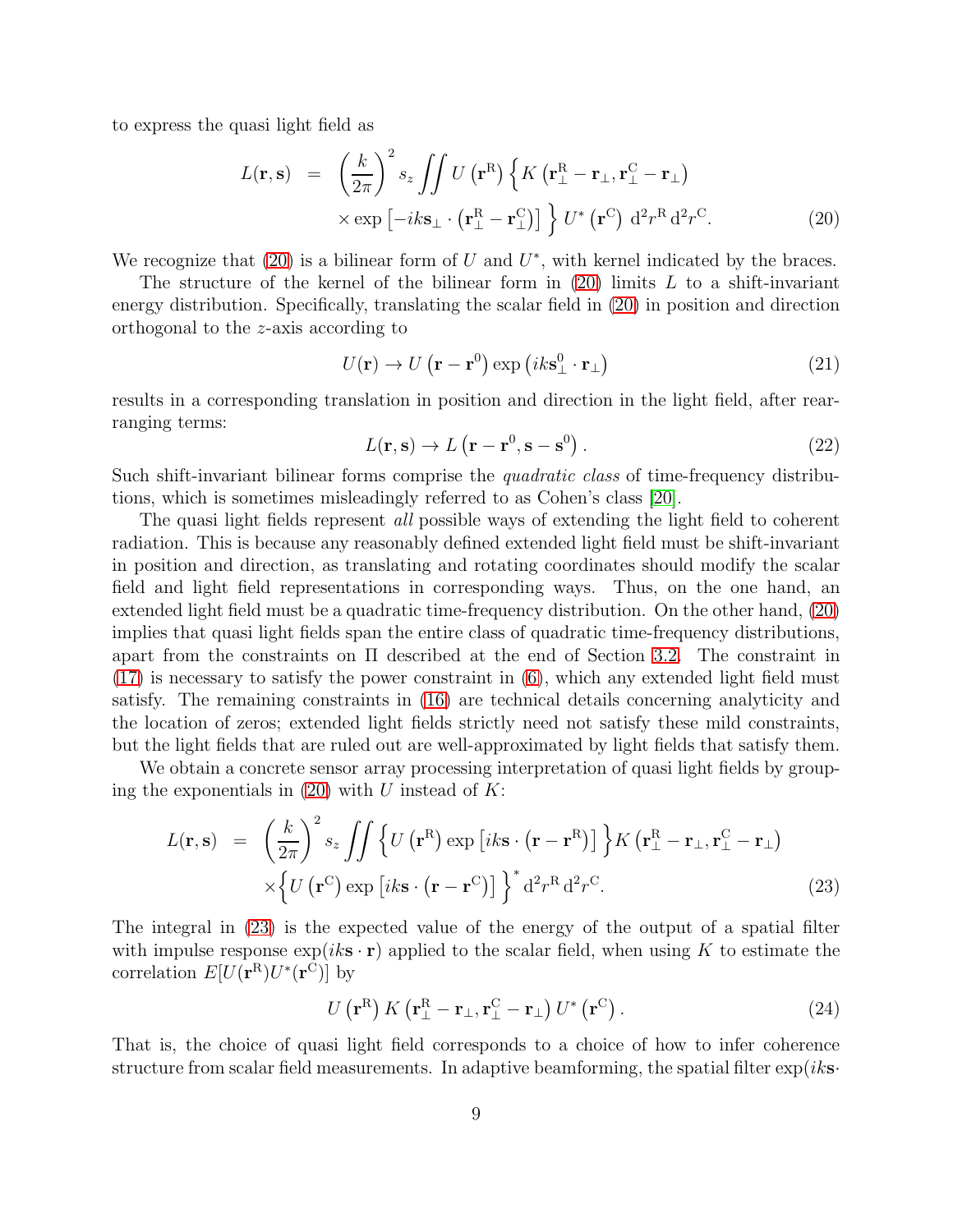$r$ ) focuses a sensor array on a particular plane wave component, and K serves a similar role as the covariance matrix taper that gives rise to design features such as diagonal loading [\[29\]](#page-23-4). But for our purposes, the sensor array processing interpretation in [\(23\)](#page-8-1) allows us to cleanly separate the choice of quasi light field in  $K$  from the plane wave focusing in the exponentials.

Several signal processing books meticulously classify the quadratic class of time-frequency distributions by their properties, and discuss distribution design and use for various applications [\[25,](#page-23-0) [20\]](#page-22-13). We can use these resources to design quasi light fields for specific applications. For example, if we desire a light field with fine directional localization, we may first try the Wigner quasi light field in [\(8\)](#page-5-1), which is a popular starting choice. We may then discover that we have too many artifacts from interfering spatial frequencies, called *cross terms*, and therefore wish to consider a reduced interference quasi light field. We might try the modified B-distribution, which is a particular reduced interference quasi light field that has a tunable parameter to suppress interference. Or, we may decide to design our own quasi light field in a transformed domain using ambiguity functions. The resulting tradeoffs can be tailoring to specific application requirements.

# <span id="page-9-0"></span>4 Capturing Quasi Light Fields

To capture an arbitrary quasi light field, we sample and process the scalar field. In incoherent imaging, traditional light fields are typically captured by instead making intensity measurements at a discrete set of positions and directions, as in done in the plenoptic camera [\[2\]](#page-21-1). While it is possible to apply the same technique to coherent imaging, only a small subset of quasi light fields that exhibit poor localization properties can be captured this way. In comparison, all quasi light fields can be computed from the scalar field, as in [\(15\)](#page-7-1). We therefore sample the scalar field with a discrete set of sensors placed at different positions in space, and subsequently process the scalar field measurements to compute the desired quasi light field. We describe the capture process for three specific quasi light fields in Section [4.1,](#page-9-1) and demonstrate the different localization properties of these quasi light fields via simulation in Section [4.2.](#page-11-0)

#### <span id="page-9-1"></span>4.1 Sampling the Scalar Field

To make the capture process concrete, we capture three different quasi light fields. For simplicity, we consider a two-dimensional scene and sample the scalar field with a linear array of sensors regularly spaced along the y-axis (Figure [2\)](#page-10-0). With this geometry, the scalar field U is parameterized by a single position variable  $y$ , and the discrete light field l is parameterized by y and the direction component  $s_y$ . The sensor spacing is  $d/2$ , which we assume is fine enough to ignore aliasing effects. This assumption is practical for longwavelength applications such as millimeter-wave radar. For other applications, aliasing can be avoided by applying an appropriate pre-filter. From the sensor measurements, we compute three different quasi light fields, including the spectrogram and the Wigner.

Although the spectrogram quasi light field is attractive because it can be captured like a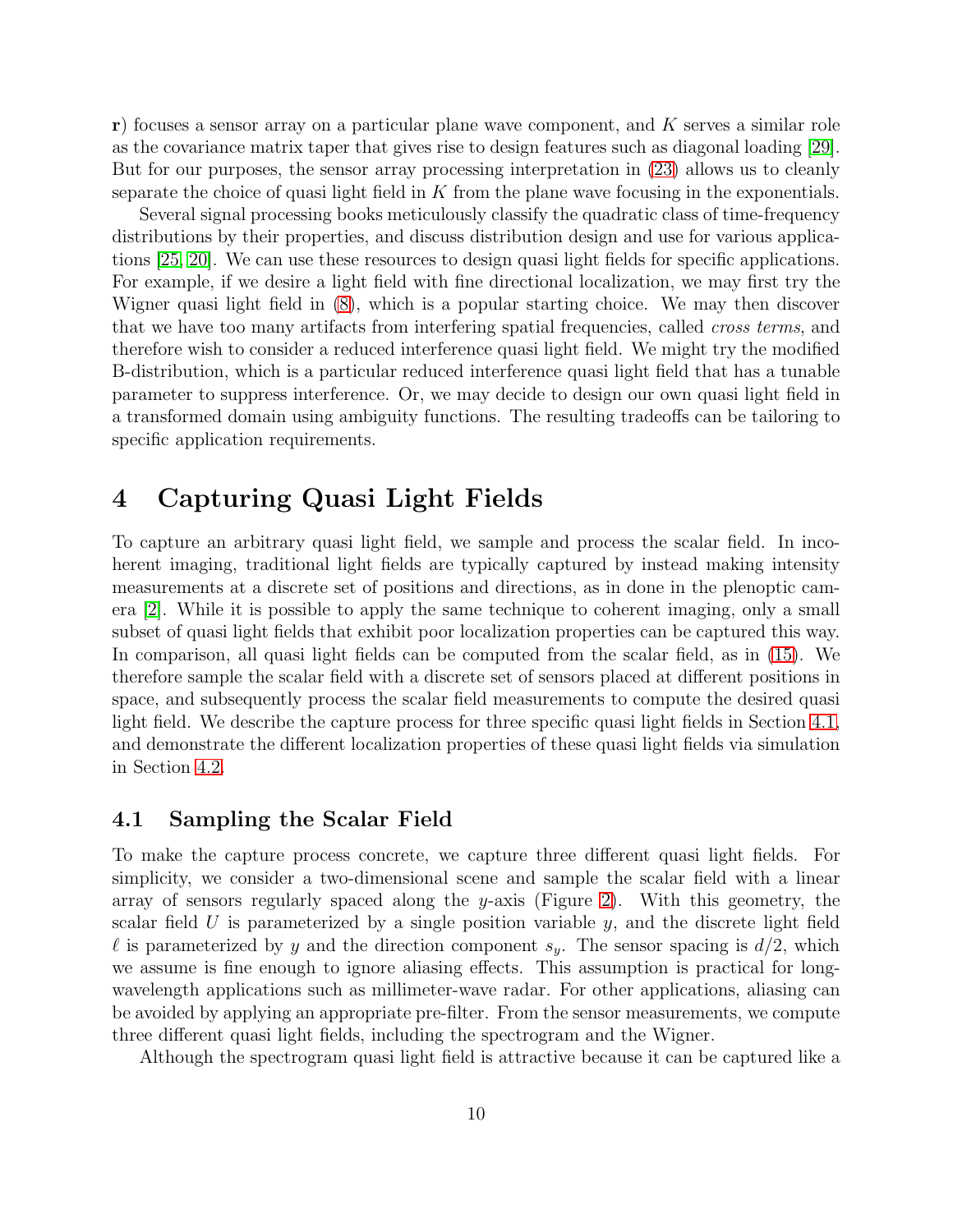

<span id="page-10-0"></span>Figure 2: We capture a discrete quasi light field  $\ell$  by sampling the scalar field at regularly-spaced sensors and processing the resulting measurements. We may optionally apply an aperture stop T to mimic traditional light field capture, but this restricts us to capturing quasi light fields with poor localization properties.

traditional light field by making intensity measurements, it exhibits poor localization properties. Zhang and Levoy explain [\[30\]](#page-23-5) how to capture the spectrogram by placing an aperture stop specified by a transmission function  $T$  over the desired position  $y$  before computing a Fourier transform to extract the plane wave component in the desired direction  $s_y$ , and previously Ziegler et al. used the spectrogram as a coherent light field to represent a hologram [\[4\]](#page-21-3). The spectrogram is an important quasi light field because it is the building block for the quasi light fields that can be directly captured by making intensity measurements, since all non-negative quadratic time-frequency distributions, and therefore all non-negative quasi light fields, are sums of spectrograms [\[20\]](#page-22-13). Ignoring constants and  $s_z$ , we compute the discrete spectrogram from the scalar field samples by

<span id="page-10-1"></span>
$$
\ell^{S}(y, s_{y}) = \left| \sum_{n} T(nd)U(y + nd) \exp(-iknds_{y}) \right|^{2}.
$$
 (25)

The Wigner quasi light field is a popular choice that exhibits good energy localization in position and direction [\[20\]](#page-22-13). We already identified the Wigner quasi light field in [\(8\)](#page-5-1); the discrete version is

<span id="page-10-2"></span>
$$
\ell^{W}(y, s_y) = \sum_{n} U(y + nd/2)U^*(y - nd/2) \exp(-iknds_y).
$$
 (26)

Evidently, the spectrogram and Wigner distribute energy over position and direction in very different ways. Per [\(25\)](#page-10-1), the spectrogram first uses a Fourier transform to extract directional information and then computes a quadratic energy quantity, while the Wigner does the reverse, per [\(26\)](#page-10-2). On the one hand, this reversal allows the Wigner to better localize energy in position and direction, since the Wigner is not bound by the classical Fourier uncertainty principle as the spectrogram is. On the other hand, the Wigner's nonlinearities introduce cross-term artifacts by coupling energy in different directions, thereby replacing the simple uncertainty principle with a more complicated set of tradeoffs [\[20\]](#page-22-13).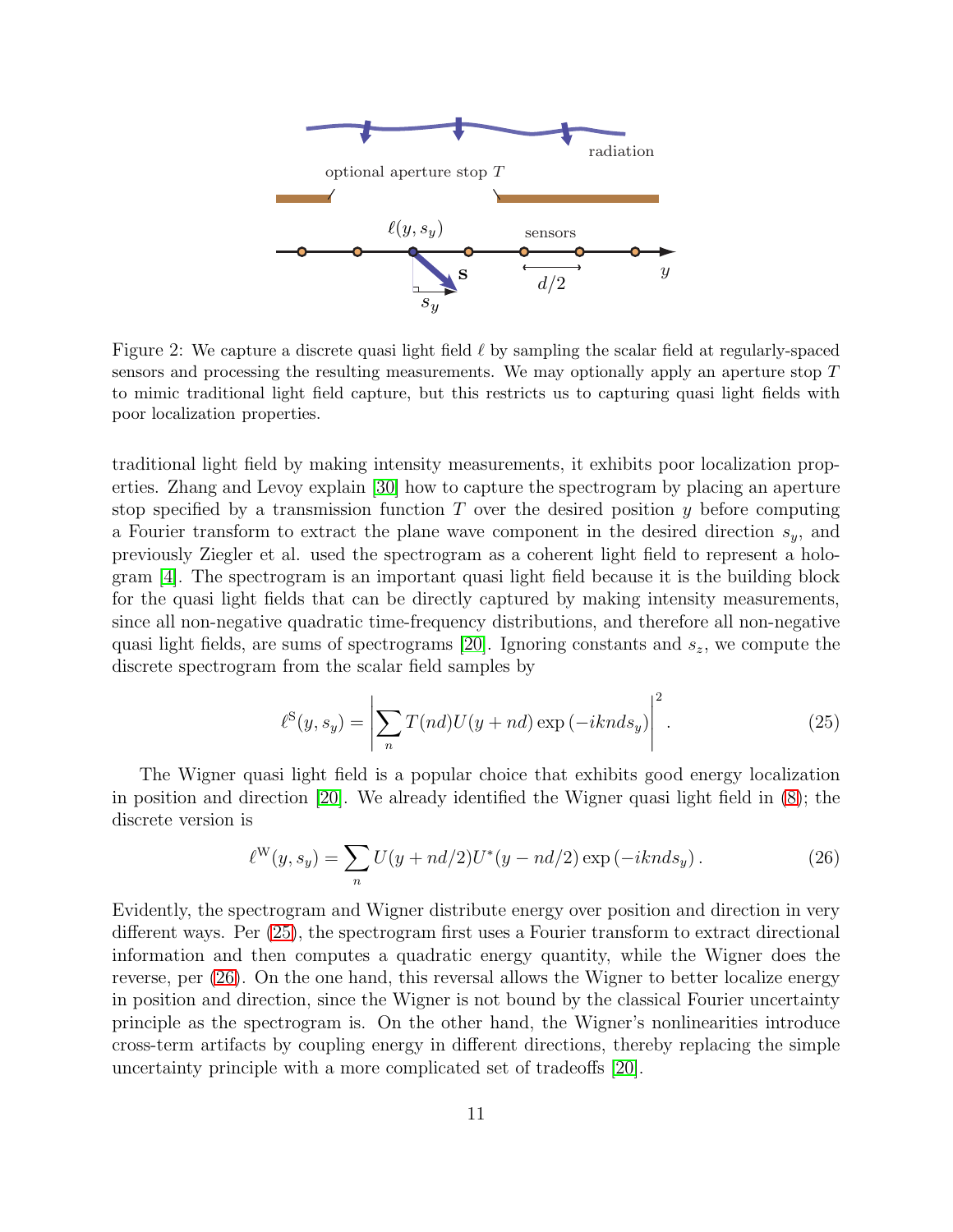We now introduce a third quasi light field to capture, in order to help us understand the implications of requiring quasi light fields to exhibit traditional light field properties. Specifically, traditional light fields have real non-negative values that are zero where the scalar field is zero, whereas no quasi light field behaves this way [\[24\]](#page-22-17). Although the spectrogram has non-negative values, the support of both the spectrogram and Wigner spills over into regions where the scalar field is zero. In contrast, the conjugate Rihaczek quasi light field, which can be obtained by substituting [\(3\)](#page-4-2) for  $a^*(s)$  in [\(6\)](#page-4-1) and factoring, is identically zero at all positions where the scalar field is zero and for all directions in which the plane wave component is zero:

<span id="page-11-2"></span>
$$
L^{R}(\mathbf{r}, \mathbf{s}) = s_z U^*(\mathbf{r}) \exp(ik\mathbf{s} \cdot \mathbf{r}) a(\mathbf{s}).
$$
 (27)

However, unlike the non-negative spectrogram and the real Wigner, the Rihaczek is complexvalued, as each of its discoverers independently observed: Walther in optics [\[15\]](#page-22-8), Kirkwood in quantum physics [\[31\]](#page-23-6), and Rihaczek in signal processing [\[32\]](#page-23-7). The discrete conjugate Rihaczek quasi light field is

<span id="page-11-1"></span>
$$
\ell^{R}(y, s_{y}) = U^{*}(y) \exp(ikys_{y}) \sum_{n} U(nd) \exp(-iknds_{y}). \qquad (28)
$$

#### <span id="page-11-0"></span>4.2 Localization Tradeoffs

Different quasi light fields localize energy in position and direction in different ways, so that the choice of quasi light field impacts the potential resolution achieved in an imaging application. We illustrate the diversity of behavior by simulating a plane wave propagating past a screen edge and computing the spectrogram, Wigner, and Rihaczek quasi light fields from scalar field samples (Figure [3\)](#page-12-0). This simple scenario stresses the main tension between localization in position and direction: each quasi light field must encode the position of the screen edge as well as the downward direction of the plane wave. The quasi light fields serve as intermediate representations used to jointly estimate the position of the screen edge and the orientation of the plane wave.

Our simulation accurately models diffraction using our implementation of the angular spectrum propagation method, which is the same technique used in commercial optics soft-ware to accurately simulate wave propagation [\[33\]](#page-23-8). We propagate a plane wave with wavelength  $\lambda = 3$  mm a distance  $R = 50$  m past the screen edge, where we measure the scalar field and compute the three discrete light fields using [\(25\)](#page-10-1), [\(26\)](#page-10-2), and [\(28\)](#page-11-1). To compute the light fields, we set  $d = \lambda/10$ , run the summations over  $|n| \leq 10/\lambda$ , and use a rectangular window function of width 10 cm for T. We plot  $\ell^{S}$ ,  $|\ell^{W}|$ , and  $|\ell^{R}|$  in terms of the two-plane parameterization of the light field [\[1\]](#page-21-0), so that each ray is directed from a point  $u$  in the plane of the screen towards a point  $y$  in the measurement plane, and so that  $s_y = (y - u)/[R^2 + (y - u)^2]^{1/2}.$ 

We compare each light field's ability to estimate the position of the screen edge and the orientation of the plane wave (Figure [3\)](#page-12-0). Geometric optics provides an ideal estimate: we should ideally only see rays pointing straight down  $(u = y)$  past the screen edge, corresponding to a diagonal line in the upper-right quadrant of the light field plots. Instead, we see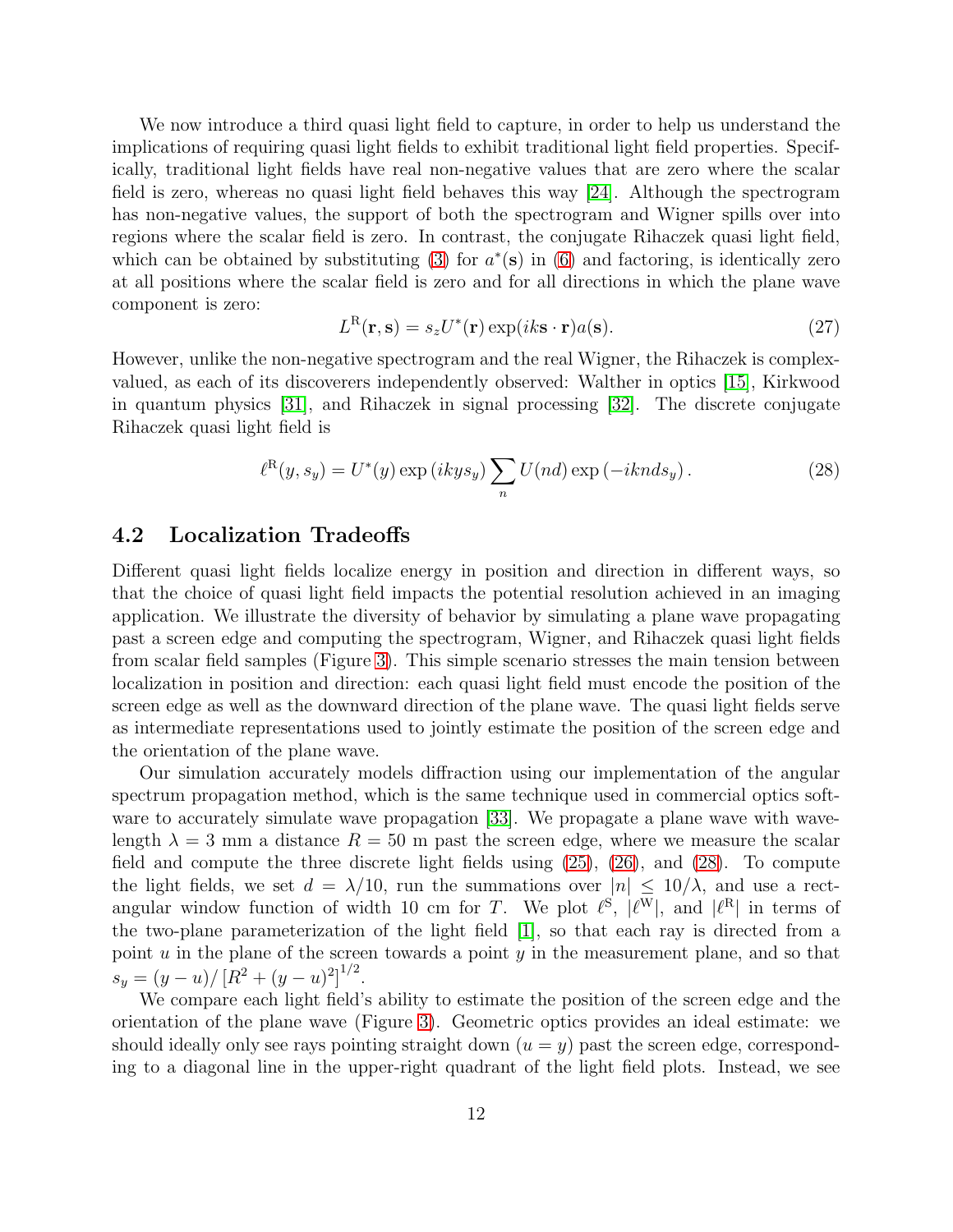

<span id="page-12-0"></span>Figure 3: The spectrogram does not resolve a plane wave propagating past the edge of an opaque screen as well as other quasi light fields, such as the Wigner and Rihaczek. We capture all three quasi light fields by sampling the scalar field with sensors and processing the measurements according to [\(25\)](#page-10-1), [\(26\)](#page-10-2), and [\(28\)](#page-11-1). The ringing and blurring in the light field plots indicate the diffraction fringes and energy localization limitations.

blurred lines with ringing. The ringing is physically accurate and indicates the diffraction fringes formed on the measurement plane. The blurring indicates localization limitations. While the spectrogram's window  $T$  can be chosen to narrowly localize energy in either position or direction, the Wigner narrowly localizes energy in both, depicting instantaneous frequency without being limited by the classical Fourier uncertainty principle [\[20\]](#page-22-13).

It may seem that the Wigner light field is preferable to the others and the clear choice for all applications. While the Wigner light field possesses excellent localization properties, it exhibits cross-term artifacts due to interference from different plane wave components. An alternative quasi light field such as the Rihaczek can strike a balance between localization and cross-term artifacts, and therefore may be a more appropriate choice, as discussed at the end of Section [3.3.](#page-7-0) If our goal were to only estimate the position of the screen edge, we might prefer the spectrogram; to jointly estimate both position and plane wave orientation, we prefer the Wigner; and if there were two plane waves instead of one, we might prefer the Rihaczek. One thing is certain, however: we must abandon non-negative quasi light fields to achieve better localization tradeoffs, as all non-negative quadratic time-frequency distributions are sums of spectrograms and hence exhibit poor localization tradeoffs [\[20\]](#page-22-13).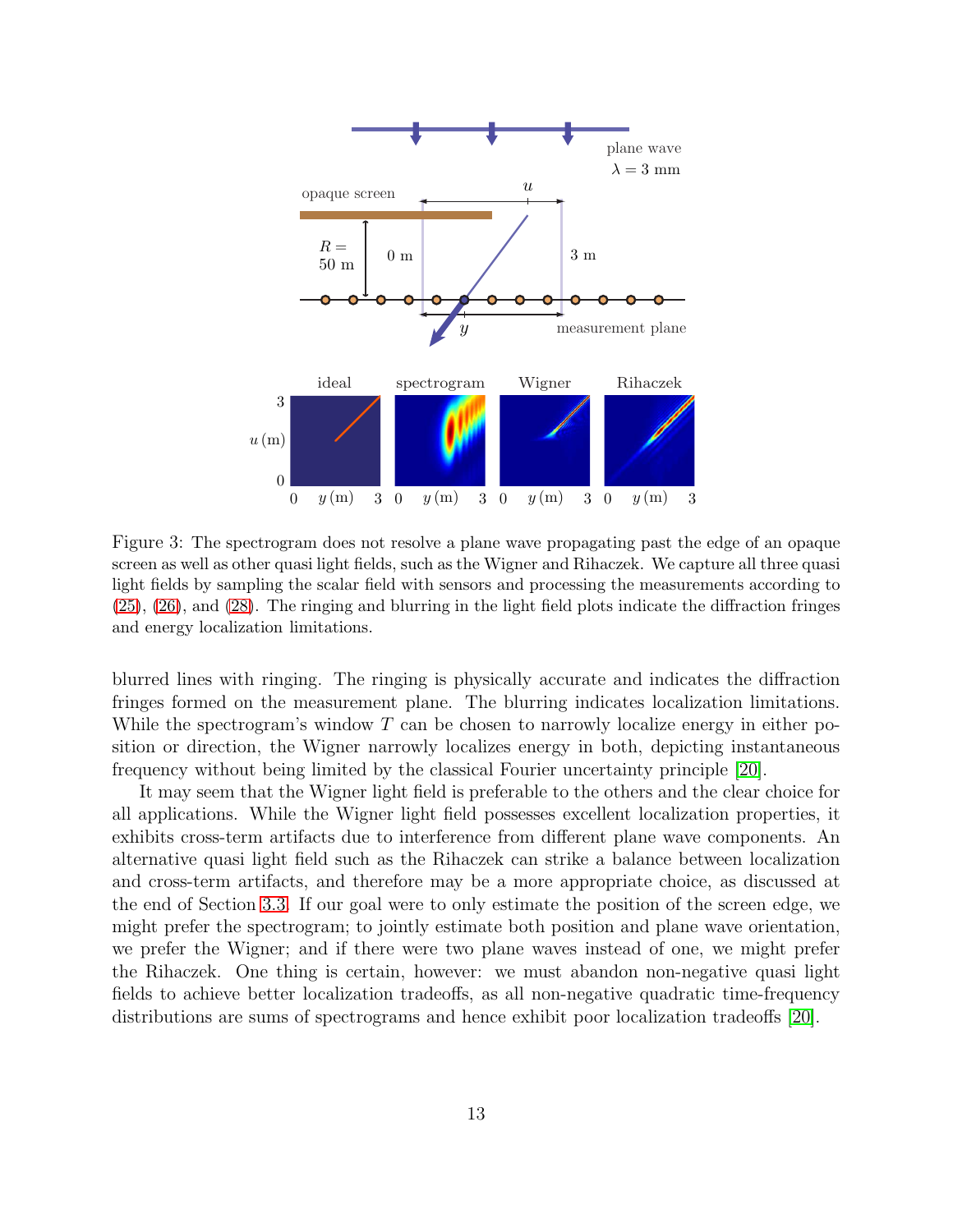# <span id="page-13-0"></span>5 Image Formation

We wish to form images from quasi light fields for coherent applications similarly to how we form images from traditional light fields for incoherent applications, by using [\(1\)](#page-2-1) to integrate bundles of light field rays to compute pixel values (Figure [1\)](#page-3-1). However, simply selecting a particular captured quasi light field  $L$  and evaluating  $(1)$  raises three questions about the validity of the resulting image. First, is it meaningful to distribute coherent energy over surface area by factoring radiant intensity in [\(6\)](#page-4-1)? Second, does the far-zone assumption implicit in radiometry and formalized in [\(2\)](#page-4-3) limit the applicability of quasi field fields? And third, how do we capture quasi light field rays remotely if, unlike the traditional light field, quasi light fields need not be constant along rays?

The first question is a semantic one. For incoherent light of a small wavelength, we *define* an image in terms of the power radiating from a scene surface towards an aperture, and physics tells us that this uniquely specifies the image (Section [3\)](#page-3-0), which may be expressed in terms of the traditional light field. If we attempt to generalize the same definition of an image to partially coherent, broadband light, and specifically to coherent light at a nonzero wavelength, we must ask how to isolate the power from a surface patch towards the aperture, according to classical wave optics. But there is no unique answer; different isolation techniques correspond to different quasi light fields. Therefore, to be well-defined, we must extend the definition of an image for coherent light to include a particular choice of quasi light field, which corresponds to a particular factorization of radiant intensity.

The second and third questions speak of assumptions in the formulation of quasi light fields and in the image formation from quasi light fields, which can lead to coherent imaging inaccuracies when these assumptions are not valid. Specifically, unless the scene surface and aperture are far apart, the far-zone assumption in [\(2\)](#page-4-3) does not hold, so that quasi light fields are incapable of modeling near-zone behavior. Also, unless we choose a quasi light field that is constant along rays, such as an angle-impact Wigner function [\[34\]](#page-23-9), remote measurements might not accurately reflect the light field at the scene surface [\[35\]](#page-23-10), resulting in imaging inaccuracies. Therefore, in general, integrating bundles of remotely captured quasi light field rays produces an approximation of the image we have defined. We assess this approximation by building an accurate near-zone model in Section [5.1,](#page-13-1) simulating imaging performance of several coherent cameras in Section [5.2,](#page-16-0) and showing how our image formation procedure generalizes the classic beamforming algorithm in Section [5.3.](#page-18-0)

### <span id="page-13-1"></span>5.1 Near-Zone Radiometry

We take a new approach to formulating light fields for coherent radiation that avoids making the assumptions that 1) the measurement plane is far from the scene surface and 2) light fields are constant along rays. The resulting light fields are accurate in the near zone, and may be compared with quasi light fields to understand quasi light field limitations. The key idea is to express a near-zone light field  $L(r, s)$  on the measurement plane in terms of the infinitesimal flux at the point where the line containing the ray  $(\mathbf{r}, \mathbf{s})$  intersects the scene surface (Figure [4\)](#page-14-0). First we compute the scalar field at the scene surface, next we compute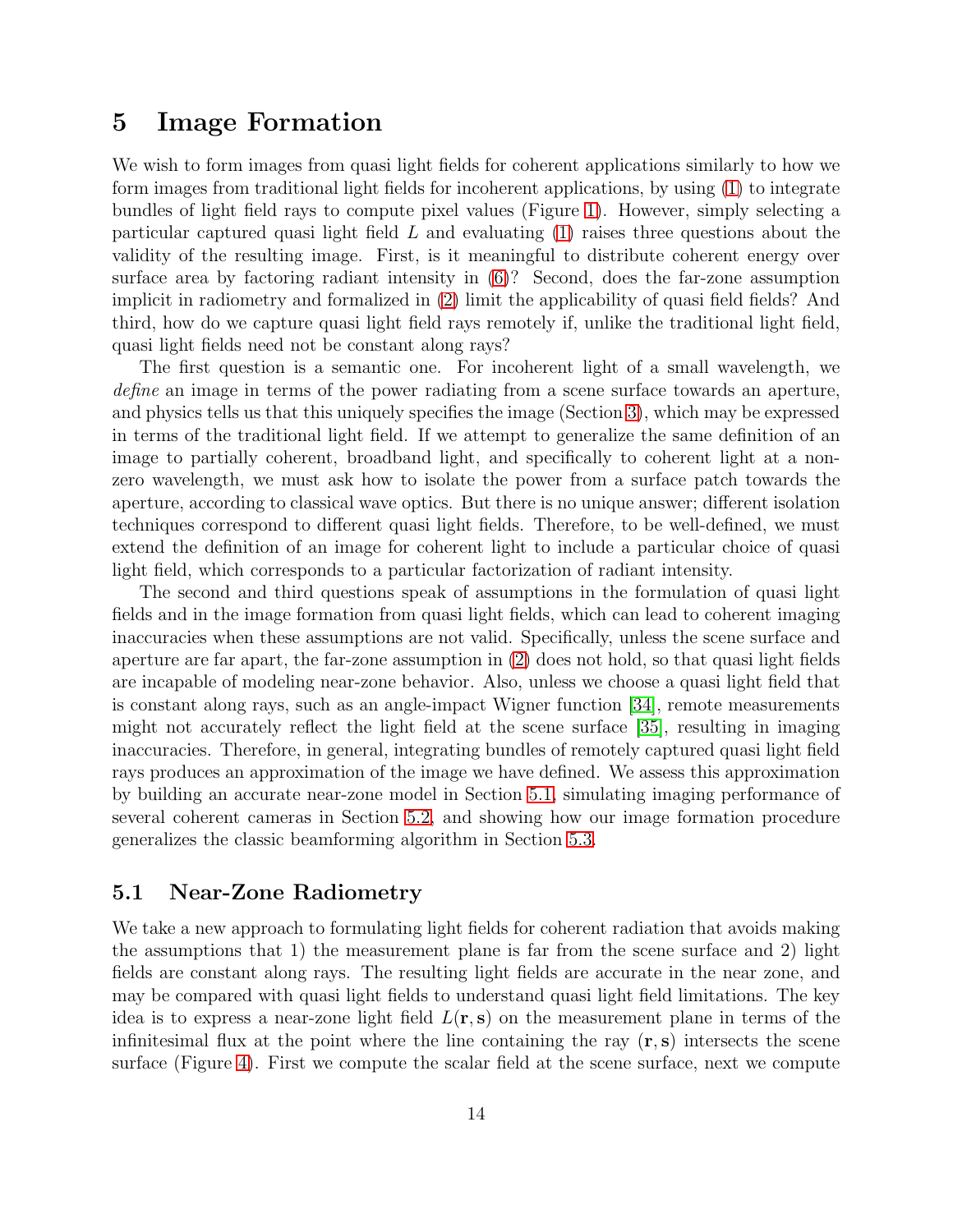the infinitesimal flux, and then we identify a light field that predicts the same flux using the laws of radiometry. In contrast with Walther's approach (Section [3.1\)](#page-4-0), 1) we do not make the far-zone approximation as in [\(2\)](#page-4-3), and 2) we formulate the light field in the measurement plane instead of in the source plane at the scene surface. Therefore, in forming an image from a near-zone light field, we are not limited to the far zone and we need not relate the light field at the measurement plane to the light field at the scene surface.



<span id="page-14-0"></span>Figure 4: To ensure that integrating bundles of remote light field rays in the near zone results in an accurate image, we derive a light field  $L_{\rho}^{\rm R}$  ${}_{\rho}^{\rm R}({\bf r},{\bf s})$  in the measurement plane from the infinitesimal flux dΦ at the point r <sup>P</sup> where the ray originates from the scene surface patch. We thereby avoid making the assumptions that the measurement plane is far from the scene and that the light field is constant along rays.

The first step in deriving a near-zone light field  $L$  for the ray  $(\mathbf{r}, \mathbf{s})$  is to use the scalar field on the measurement plane to compute the scalar field at the point  $r<sup>P</sup>$  where the line containing the ray intersects the scene surface. We choose coordinates so that the measurement plane is the xy-plane, the scene lies many wavelengths away in the negative  $z < 0$ half-space, and  $\bf{r}$  is at the origin. We denote the distance between the source  $\bf{r}^P$  on the scene surface and the point of observation r by  $\rho$ . Under a reasonable bandwidth assumption, the inverse diffraction formula expresses the scalar field at  $r<sup>P</sup>$  in terms of the scalar field on the measurement plane [\[36\]](#page-23-11):

<span id="page-14-1"></span>
$$
U(\mathbf{r}^{\mathrm{P}}) = \frac{ik}{2\pi} \int U(\mathbf{r}^{\mathrm{M}}) \frac{-z^{\mathrm{P}}}{|\mathbf{r}^{\mathrm{P}} - \mathbf{r}^{\mathrm{M}}|} \frac{\exp(-ik|\mathbf{r}^{\mathrm{P}} - \mathbf{r}^{\mathrm{M}}|)}{|\mathbf{r}^{\mathrm{P}} - \mathbf{r}^{\mathrm{M}}|} \mathrm{d}^{2} r^{\mathrm{M}}.
$$
 (29)

Next, we compute the differential flux  $d\Phi$  through a portion of a sphere at  $\mathbf{r}^{\text{P}}$  subtending differential solid angle d $\Omega$ . We obtain d $\Phi$  by integrating the radial component of the energy flux density vector

<span id="page-14-2"></span>
$$
\mathbf{F}(\mathbf{r}^{\mathbf{P}}) = -\frac{1}{4\pi k\nu} \left[ \frac{\partial U^*}{\partial t} \nabla U + \frac{\partial U}{\partial t} \nabla U^* \right]. \tag{30}
$$

To keep the calculation simple, we ignore amplitude decay across the measurement plane, approximating

$$
|\mathbf{r}^{\mathrm{P}} - \mathbf{r}^{\mathrm{M}}| \approx |\mathbf{r}^{\mathrm{P}}| \tag{31}
$$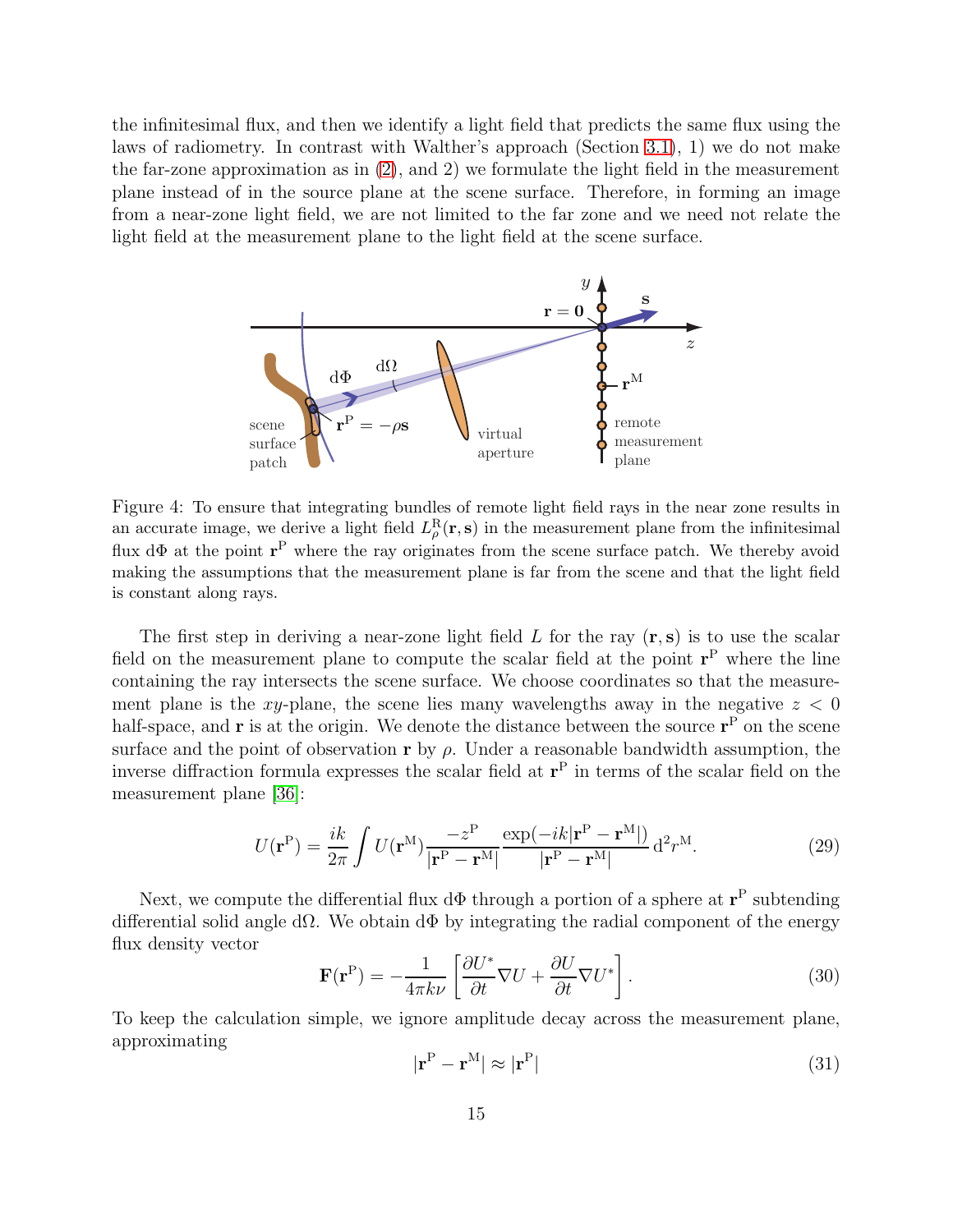outside the exponential in [\(29\)](#page-14-1), and

$$
\frac{\partial}{\partial |\mathbf{r}^{\mathbf{P}}|} |\mathbf{r}^{\mathbf{P}} - \mathbf{r}^{\mathbf{M}}| \approx 1,\tag{32}
$$

when evaluating [\(30\)](#page-14-2), resulting in

$$
\mathbf{F}(-\rho \mathbf{s}) = \left(\frac{2\pi}{k}\right)^2 \tilde{a}(-\rho \mathbf{s}) \tilde{a}^*(-\rho \mathbf{s}) \frac{s_z^2}{\rho^2} \mathbf{s},\tag{33}
$$

where

<span id="page-15-0"></span>
$$
\tilde{a}(-\rho \mathbf{s}) = \left(\frac{k}{2\pi}\right)^2 \int U(\mathbf{r}^{\mathbf{M}}) \exp(-ik|-\rho \mathbf{s} - \mathbf{r}^{\mathbf{M}}|) d^2 r^{\mathbf{M}}.
$$
\n(34)

Thus,

<span id="page-15-1"></span>
$$
d\Phi = \left(\frac{2\pi}{k}\right)^2 s_z^2 \tilde{a}(-\rho s) \tilde{a}^*(-\rho s) d\Omega.
$$
 (35)

Finally, we factor out  $s_z$  and an outer integral over surface area from  $d\Phi/d\Omega$  to determine a near-zone light field. Unlike in Section [3.1,](#page-4-0) the nonlinear exponential argument in  $\tilde{a}$ complicates the factoring. Nonetheless, we obtain a near-zone light field that generalizes the Rihaczek by substituting [\(34\)](#page-15-0) for  $\tilde{a}^*$  in [\(35\)](#page-15-1). After factoring and freeing **r** from the origin by substituting  $\mathbf{r} - \rho \mathbf{s}$  for  $-\rho \mathbf{s}$ , we obtain

<span id="page-15-2"></span>
$$
L_{\rho}^{\text{R}}(\mathbf{r}, \mathbf{s}) = s_z U^*(\mathbf{r}) \exp(ik\rho) \tilde{a}(\mathbf{r} - \rho \mathbf{s})
$$
  
=  $\left(\frac{k}{2\pi}\right)^2 s_z U^*(\mathbf{r}) \exp(ik\rho) \int U(\mathbf{r}^{\text{M}}) \exp(-ik|\mathbf{r} - \rho \mathbf{s} - \mathbf{r}^{\text{M}}|) d^2 r^{\text{M}},$  (36)

where the subscript  $\rho$  reminds us of this near-zone light field's dependence on distance.

 $L^{\rm R}_{\rho}$  $\frac{\mu}{\rho}$  is evidently neither the traditional light field nor a quasi light field, as it depends directly on the scene geometry through an additional distance parameter. This distance parameter  $\rho$  is a function of r, s, and the geometry of the scene; it is the distance along s between the scene surface and **r**. We may integrate  $L^{\mathbf{R}}_{\rho}$  $\frac{R}{\rho}$  over a bundle of rays to compute the image pixel values just like any other light field, as long as we supply the right value of  $\rho$ for each ray. In contrast, quasi light fields are incapable of modeling optical propagation in the near zone, as it is insufficient to specify power flow along rays. We must also know the distance between the source and point of measurement along each ray.

We can obtain near-zone generalizations of all quasi light fields through the sensor array processing interpretation in Section [3.3.](#page-7-0) Recall that each quasi light field corresponds to a particular choice of the function K in [\(23\)](#page-8-1). For example, setting  $K(\mathbf{a}, \mathbf{b}) = \delta(\mathbf{b})$ , where  $\delta$ is the Dirac delta function, yields the Rihaczek quasi light field  $L^R$  in [\(27\)](#page-11-2). To generalize quasi light fields to the near zone, we focus at a point instead of a plane wave component by using a spatial filter with impulse response  $\exp(-ik|\mathbf{r}-\rho\mathbf{s}|)$  instead of  $\exp(ik\mathbf{s}\cdot\mathbf{r})$  in [\(23\)](#page-8-1). Then, choosing  $K(\mathbf{a}, \mathbf{b}) = \delta(\mathbf{b})$  yields  $L^{\mathbf{R}}_{\rho}$  $_{\rho}^{\text{R}}$ , the near-zone generalization of the Rihaczek in  $(36)$ , and choosing other functions K yield near-zone generalizations of the other quasi light fields.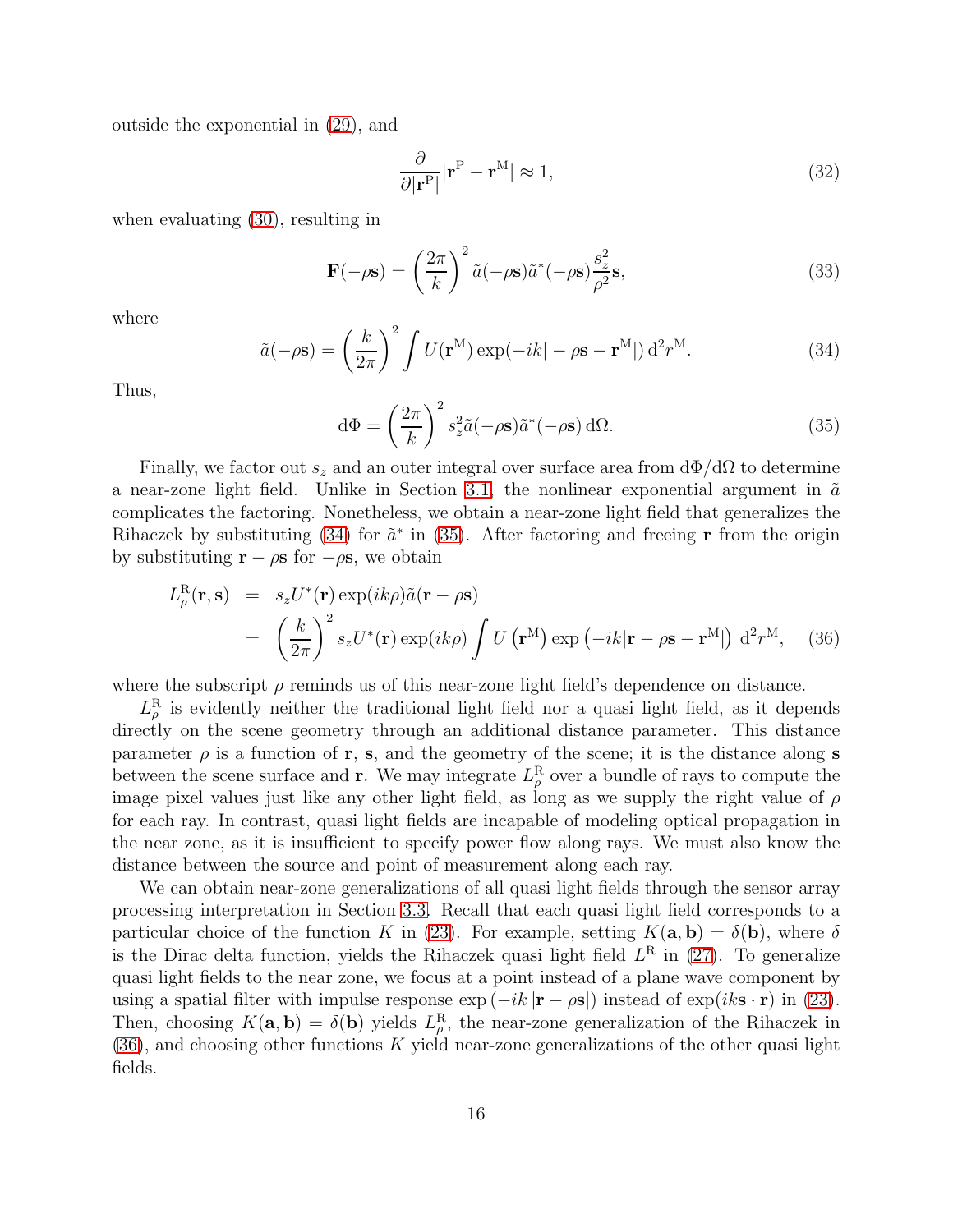#### <span id="page-16-0"></span>5.2 Near-Zone Diffraction Limitations

We compute and compare image pixel values using the Rihaczek quasi light field  $L^R$  and its near-zone generalization  $L^{\text{R}}_{\rho}$  $_{\rho}^{\text{R}}$ , demonstrating how all quasi light fields implicitly make the Fraunhofer diffraction approximation that limits accurate imaging to the far zone. First, we construct coherent cameras from  $L^R$  and  $L^R_\rho$  $_{\rho}^{\text{R}}$ . For simplicity, we consider a two-dimensional scene and sample the light fields, approximating the integral over a bundle of rays (Figure [1\)](#page-3-1) by the summation of discrete rays directed from the center  $\mathbf{r}^{\text{P}}$  of the scene surface patch to each sensor on a virtual aperture of diameter  $A$ , equally spaced every distance  $d$  in the measurement plane (Figure [5a](#page-17-0)). Ignoring constants and  $s_z$ , we compute the pixel values for a far-zone camera from the Rihaczek quasi light field in [\(27\)](#page-11-2),

<span id="page-16-1"></span>
$$
P^{\mathcal{R}} = \sum_{|nd| < A/2} \left[ U(nd) \exp\left(-iknds_y^n\right) \right]^* \left[ \sum_m U(md) \exp\left(-ikmds_y^n\right) \right],\tag{37}
$$

and for a near-zone camera from the near-zone generalization of the Rihaczek in [\(36\)](#page-15-2),

<span id="page-16-2"></span>
$$
P_{\rho}^{\mathcal{R}} = \left[ \sum_{|nd| < A/2} U(nd) \exp\left(-ik\Delta_n\right) \right]^* \left[ \sum_{m} U(md) \exp\left(-ik\Delta_m\right) \right]. \tag{38}
$$

In [\(37\)](#page-16-1),  $\mathbf{s}^n$  denotes the unit direction from  $\mathbf{r}^{\mathrm{P}}$  to the  $n^{\mathrm{th}}$  sensor, and in [\(38\)](#page-16-2),  $\Delta_n$  denotes the distance between  $\mathbf{r}^{\mathrm{P}}$  and the  $n^{\mathrm{th}}$  sensor.

By comparing the exponentials in [\(37\)](#page-16-1) with those in [\(38\)](#page-16-2), we see that the near-zone camera aligns the sensor measurements along spherical wavefronts diverging from the point of focus r P , while the far-zone camera aligns measurements along plane wavefront approximations (Figure [5b](#page-17-0)). Spherical wavefront alignment makes physical sense in accordance with the Huygens-Fresnel principle of diffraction, while approximating spherical wavefronts with plane wavefronts is reminiscent of Fraunhofer diffraction. In fact, the far-zone approximation in [\(2\)](#page-4-3) used to derive quasi light fields follows directly from the Rayleigh-Sommerfeld diffraction integral by linearizing the exponentials, which is precisely Fraunhofer diffraction. Therefore, all quasi light fields are only valid for small Fresnel numbers, when the source and point of measurement are sufficiently far away from each other.

We expect the near-zone camera to outperform the far-zone camera in near-zone imaging applications, which we demonstrate by comparing their ability to resolve small targets moving past their field of view. As a baseline, we introduce a third camera with non-negative pixel values  $P_{\rho}^{\rm B}$  by restricting the summation over m in [\(38\)](#page-16-2) to  $|md| < A/2$ , which results in the beamformer camera used in sensor array processing [\[5,](#page-21-4) [37\]](#page-23-12). Alternatively, we could extend the summation over  $n$  in [\(38\)](#page-16-2) to the entire array, but this would average anisotropic responses over a wider aperture diameter, resulting in a different image. We simulate an opaque screen containing a pinhole that is backlit with a coherent plane wave (Figure [6\)](#page-18-1). The sensor array is  $D = 2$  m wide and just  $R = 1$  m away from the screen. The virtual aperture is  $A = 10$  cm wide and the camera is focused on a fixed 1 mm pixel straight ahead on the screen. The pinhole has width 1 mm, which is smaller than the wavelength  $\lambda = 3$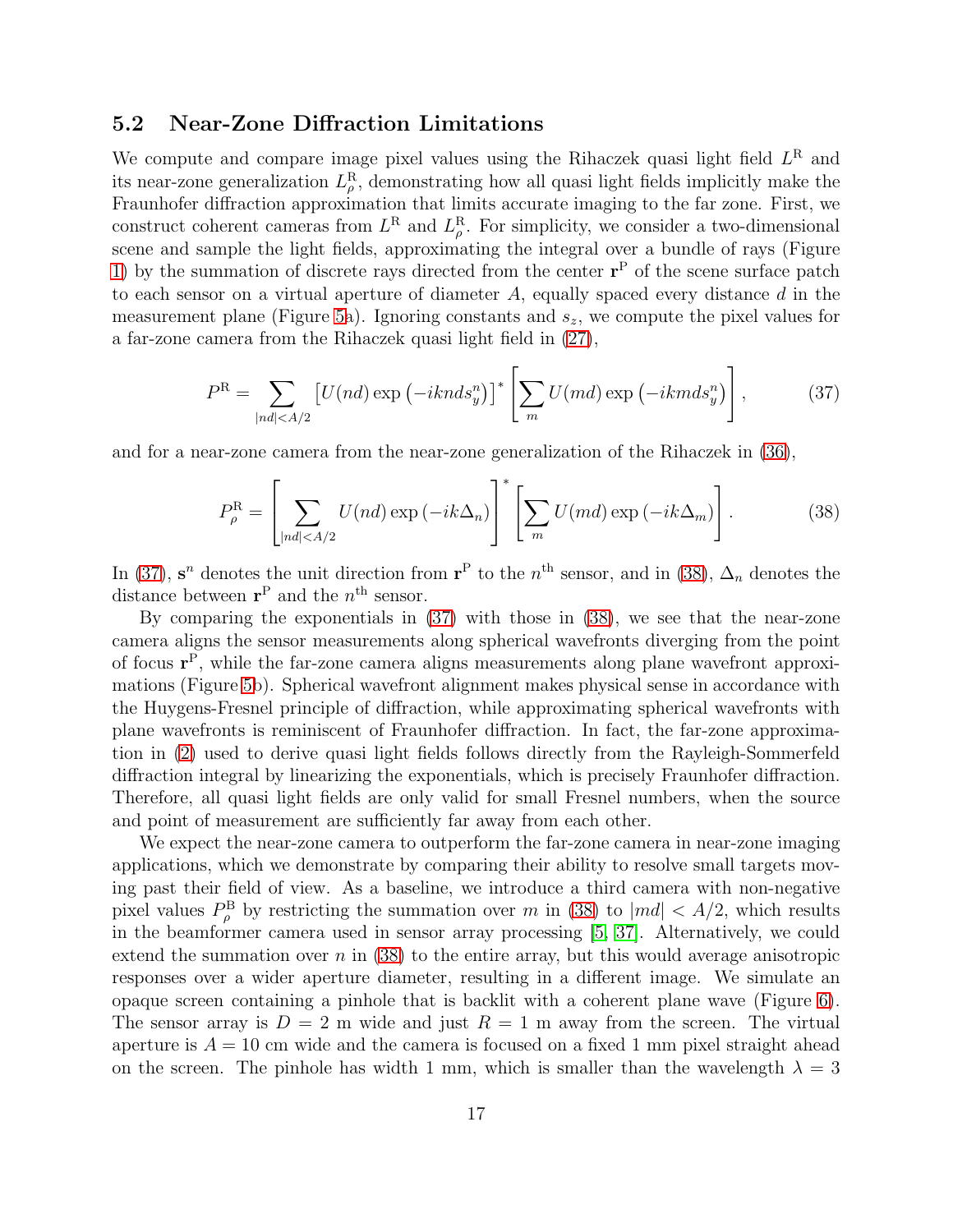

<span id="page-17-0"></span>Figure 5: The near-zone light field results in a camera that aligns spherical wavefronts diverging from the point of focus  $r^P$ , in accordance with the Huygens-Fresnel principle of diffraction, while quasi light fields result in cameras that align plane wavefront approximations, in accordance with Fraunhofer diffraction. Quasi light fields are therefore only accurate in the far zone. We derive both cameras by approximating the integral over a bundle of rays by the summation of discrete light field rays (a), and we interpret the operation of each camera by how they align sensor measurements along wavefronts from  $\mathbf{r}^{\mathrm{P}}$  (b).

mm, so the plane wavefronts bend into slightly spherical shapes via diffraction. We move the pinhole to the right, recording pixel values  $|P^{\text{R}}|, |P^{\text{R}}_{\rho}|$  $P_\rho^{\rm R}$ , and  $P_\rho^{\rm B}$  $_{\rho}^{\rm B}$  for each camera at each pinhole position. Due to the nature of the coherent combination of the sensor measurements that produces the pixel values, each camera records a multi-lobed response. The width of the main lobe indicates the near-zone resolution of the camera.

The near-zone camera is able to resolve the pinhole down to its actual size of 1 mm, greatly outperforming the far-zone camera which records a blur 66 cm wide, and even outperforming the beamformer camera. Neither comparison is surprising. First, with a Fresnel number of  $D^2/R\lambda \approx 1333$ , the Fraunhofer approximation implicitly made by quasi light fields does not hold for this scenario, so we expect the far-zone camera to exhibit poor resolution. Second, the near-zone camera uses the entire  $D = 2$  m array instead of just the sensors on the virtual aperture that the beamformer camera is restricted to, and the extra sensors lead to improved resolution.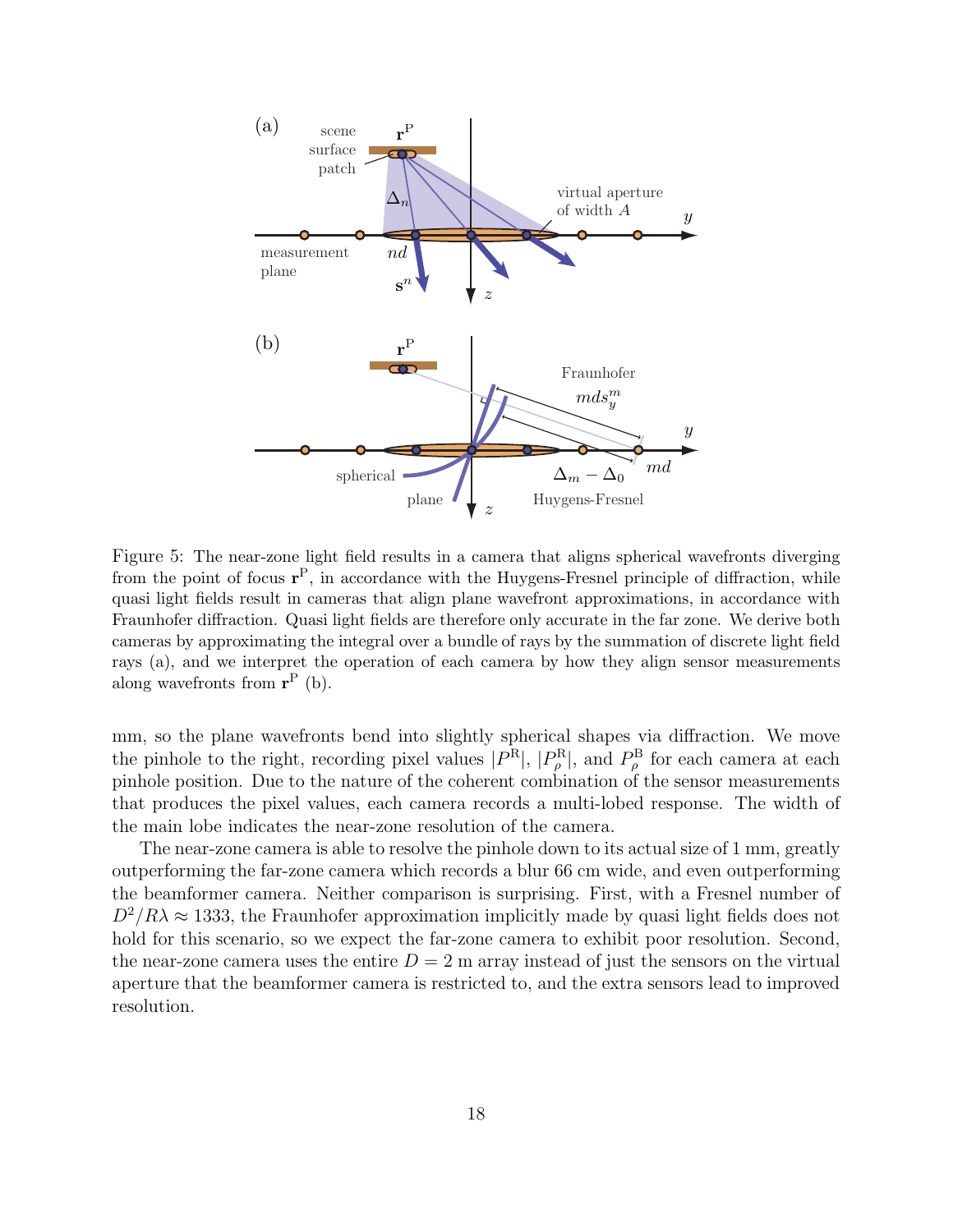

<span id="page-18-1"></span>Figure 6: Images of nearby objects formed from pure quasi light fields are blurry. In the scene, a small backlit pinhole moves across the field of view of a sensor array that implements three cameras, each computing one pixel value for each pinhole position, corresponding to a fixed surface patch. As the pinhole crosses the fixed scene surface patch, the near-zone camera resolves the pinhole down to its actual size of 1 mm, while the far-zone camera records a blur 66 cm wide.

### <span id="page-18-0"></span>5.3 Generalized Beamforming

We compare image formation from light fields with traditional perspectives on coherent image formation, by relating quasi light fields and our coherent cameras with the classic beamforming algorithm used in many coherent imaging applications, including ultrasound [\[5\]](#page-21-4) and radar [\[37\]](#page-23-12). The beamforming algorithm estimates a spherical wave diverging from a point of focus  $\mathbf{r}^{\mathrm{P}}$  by delaying and averaging sensor measurements. When the radiation is narrowband, the delays are approximated by phase shifts. With the sensor array geometry from Section [5.2,](#page-16-0) the beamformer output is

<span id="page-18-2"></span>
$$
g = \sum_{m} T(md)U(md) \exp(-ik\Delta_m), \tag{39}
$$

where the  $T(md)$  are amplitude weights used to adjust the beamformer's performance. As r <sup>P</sup> moves into the far zone,

$$
\Delta_m - \Delta_0 \to m ds_y^m \to m ds_y^0,\tag{40}
$$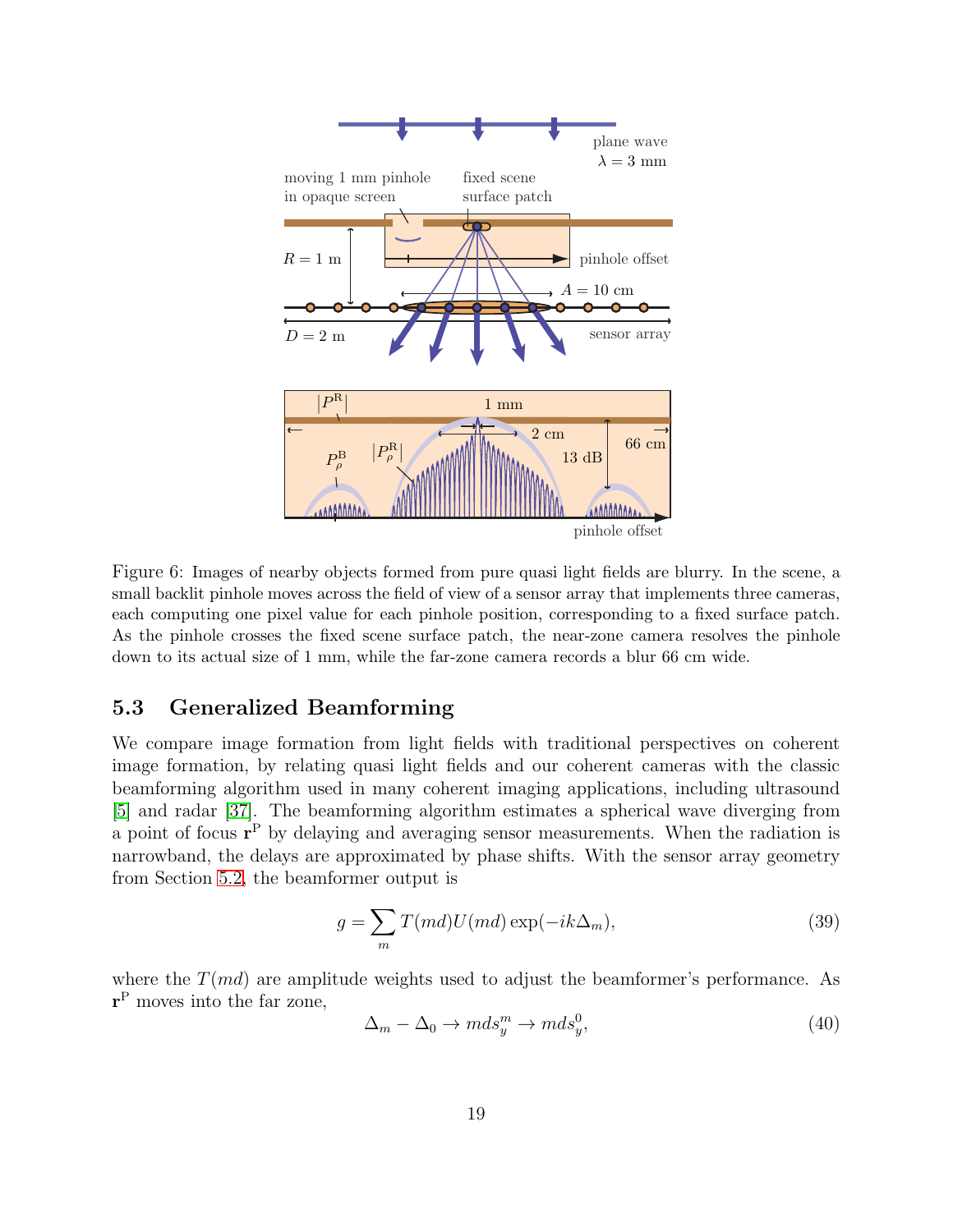so that apart from a constant phase offset, [\(39\)](#page-18-2) becomes a short-time Fourier transform

<span id="page-19-0"></span>
$$
g^{\infty} = \sum_{m} T(md)U(md) \exp(-ikm ds_y^0).
$$
 (41)

Evidently,  $|g^{\infty}|^2$  is a spectrogram quasi light field, and we may select T to be a narrow window about a point **r** to capture  $L^{S}(\mathbf{r}, \mathbf{s}^{0})$ . We have already seen how quasi light fields generalize the spectrogram.

Beamformer applications instead typically select  $T$  to be a wide window to match the desired virtual aperture, and assign the corresponding pixel value to the output power  $|g|^2$ . We can decompose the three cameras in Section [5.2](#page-16-0) into such beamformers. First, we write  $P^{\rm R}_{\rho}$  $\rho_{\rho}^{\rm R}$  in [\(38\)](#page-16-2) in terms of two different beamformers,

$$
P_{\rho}^{\rm R} = g_1^* g_2,\tag{42}
$$

where

<span id="page-19-1"></span>
$$
g_1 = \sum_{|nd| < A/2} U(nd) \exp(-ik\Delta_n)
$$
 (43)

and

<span id="page-19-2"></span>
$$
g_2 = \sum_m U(md) \exp(-ik\Delta_m), \qquad (44)
$$

so that the windows for  $g_1$  and  $g_2$  are rectangular with widths matching the aperture A and sensor array  $D$ , respectively. Next, by construction

$$
P_{\rho}^{\rm B} = |g_1|^2. \tag{45}
$$

Finally, in the far zone,  $\mathbf{s}^n \to \mathbf{s}^0$  in [\(37\)](#page-16-1) so that

$$
P^R \to (g_1^{\infty})^* g_2^{\infty}, \tag{46}
$$

where  $g_1^{\infty}$  and  $g_2^{\infty}$  are given by [\(41\)](#page-19-0) with the windows T used in [\(43\)](#page-19-1) and [\(44\)](#page-19-2). In other words, the near-zone camera is the Hermitian product of two different beamformers, and is equivalent to the far-zone camera in the far zone.

We interpret the role of each component beamformer from the derivation of [\(38\)](#page-16-2). Beamformer  $g_1^*$  aggregates power contributions across the aperture using measurements of the conjugate field  $U^*$  on the aperture, while beamformer  $g_2$  isolates power from the point of focus using all available measurements of the field  $U$ . In this manner, the tasks of aggregating and isolating power contributions are cleanly divided between the two beamformers, and each beamformer uses the measurements from those sensors appropriate to its task. In contrast, the beamformer camera uses the same set of sensors for both the power aggregation and isolation tasks, thereby limiting its ability to optimize over both tasks.

The near-zone camera achieves a new tradeoff between resolution and anisotropic sensitivity. We noted that the near-zone camera exhibits better resolution than the beamformer, for the same virtual aperture (Figure [6\)](#page-18-1). This is not an entirely fair comparison because the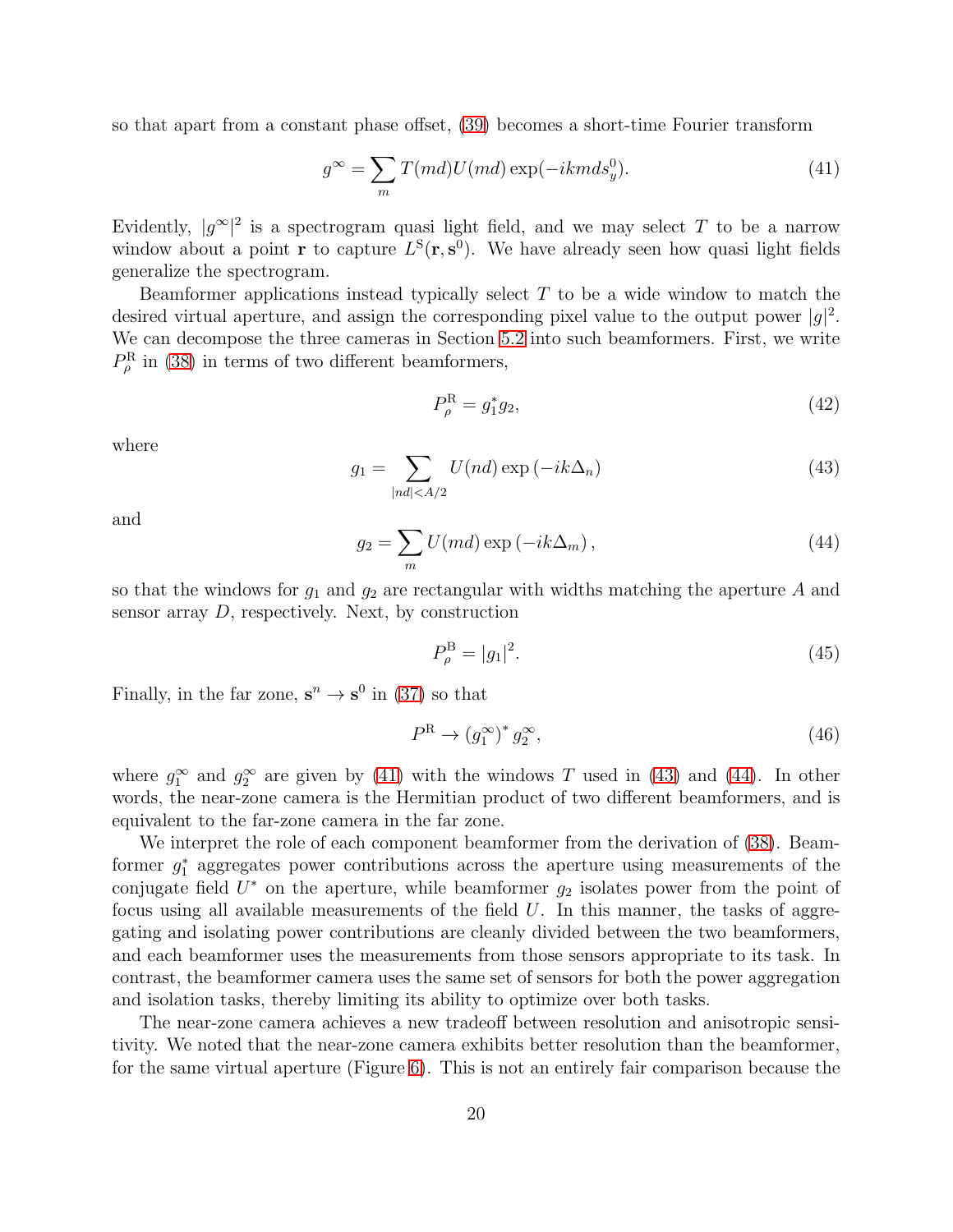near-zone camera is using sensor measurements outside the aperture, and indeed, a beamformer using the entire array would achieve comparable resolution. However, extending the aperture to the entire array results in a different image, as anisotropic responses are averaged over a wider aperture diameter. We interpret the near-zone camera's behavior by computing the magnitude

$$
\left|P_{\rho}^{\mathcal{R}}\right| = \sqrt{|g_1|^2 |g_2|^2}.\tag{47}
$$

Evidently, the pixel magnitude of the near-zone camera is the geometric mean of the two traditional beamformer output powers.  $|P_a^{\rm R}|$  $|\rho_{\rho}|^{\text{R}}$  has better resolution than  $|g_1|^2$  and better anisotropic sensitivity than  $|g_2|^2$ .

Image formation with alternative light fields uses the conjugate field and field measurements to aggregate and isolate power in different ways. In general, image pixel values do not neatly factor into the product of beamformers, as they do with the Rihaczek.

### <span id="page-20-0"></span>6 Concluding Remarks

We enable the use of existing incoherent imaging tools for coherent imaging applications, by extending the light field to coherent radiation. We explain how to formulate, capture, and form images from quasi light fields. By synthesizing existing research in optics, quantum physics, and signal processing, we motivate quasi light fields, show how quasi light fields extend the traditional light field, and characterize the properties of different quasi light fields. We explain why capturing quasi light fields directly with intensity measurements is inherently limiting, and demonstrate via simulation how processing scalar field measurements in different ways leads to a rich set of energy localization tradeoffs. We show how coherent image formation using quasi light fields is complicated by an implicit far-zone (Fraunhofer) assumption and the fact that not all quasi light fields are constant along rays. We demonstrate via simulation that a pure light field representation is incapable of modeling near-zone diffraction effects, but that quasi light fields can be augmented with a distance parameter for greater near-zone imaging accuracy. We show how image formation using light fields generalizes the classic beamforming algorithm, allowing for new tradeoffs between resolution and anisotropic sensitivity.

Although we have assumed perfectly coherent radiation, tools from partial coherence theory 1) allow us to generalize our results, and 2) provide an alternative perspective on image formation. First, our results extend to broadband radiation of any state of partial coherence by replacing  $U(\mathbf{r}^{R})U^*(\mathbf{r}^{C})$  with the cross-spectral density  $W(\mathbf{r}^{R},\mathbf{r}^{C},\nu)$ . W provides a statistical description of the radiation, indicating how light at two different positions,  $r<sup>R</sup>$ and  $\mathbf{r}^{\text{C}}$ , is correlated at each frequency  $\nu$  [\[38\]](#page-23-13). Second, W itself may be propagated along rays in an approximate asymptotic sense [\[39,](#page-23-14) [40\]](#page-23-15), which forms the basis of an entirely different framework for using rays for image formation, using the cross-spectral density instead of the light field as the core representation.

We present a model of coherent image formation that strikes a balance between utility and comprehensive predictive power. On the one hand, quasi light fields offer more options and tradeoffs than their traditional, incoherent counterpart. In this manner, the connection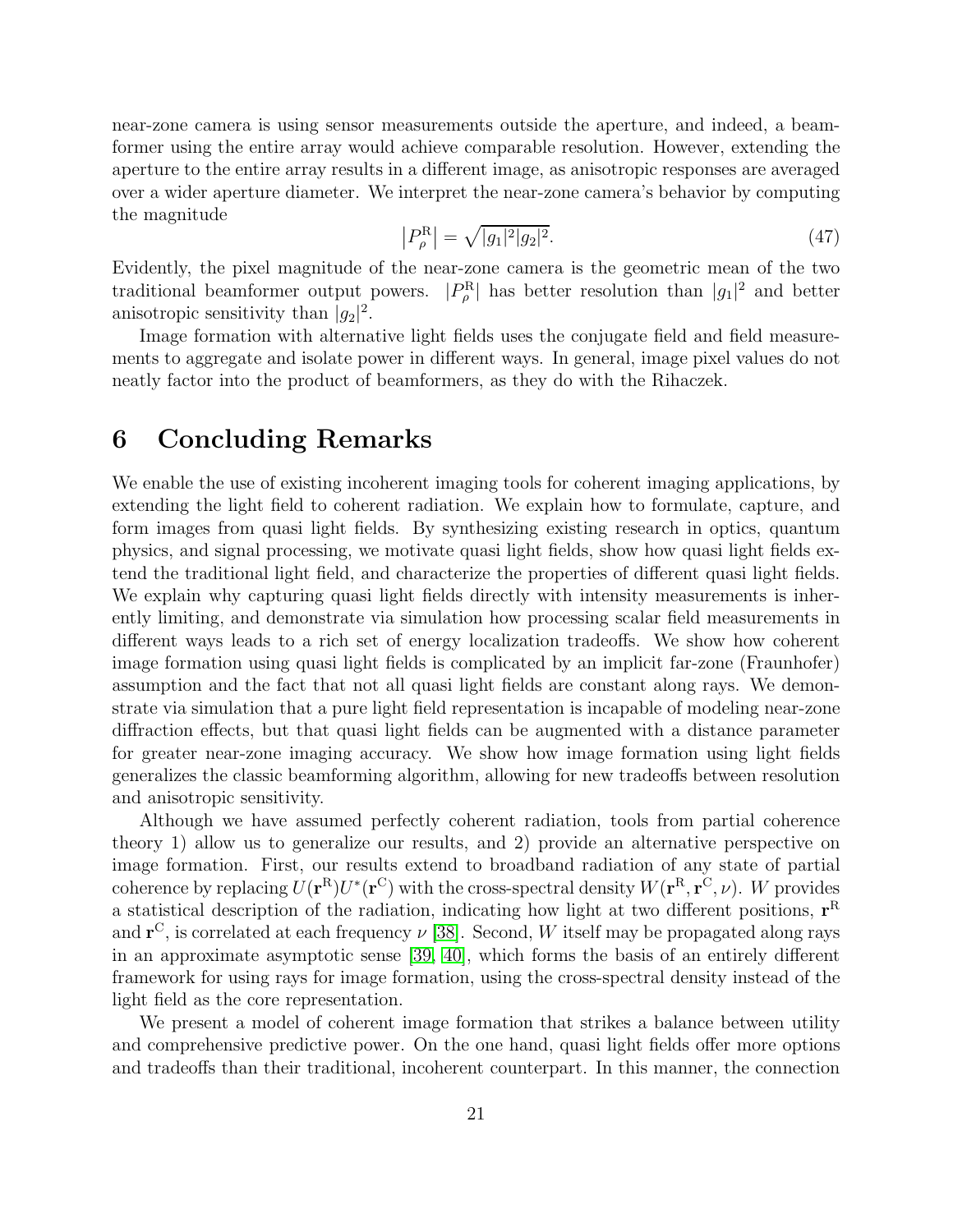between quasi light fields and quasi-probability distributions in quantum physics reminds us of the potential benefits of forgoing a single familiar tool in favor of a multitude of useful yet less familiar ones. On the other hand, compared with Maxwell's equations, quasi light fields are less versatile. Therefore, quasi light fields are attractive to researchers who desire more versatility than traditional energy-based methods, yet a more specialized model of image formation than Maxwell's equations.

Quasi light fields illustrate the limitations of the simple definition of image formation ubiquitous in incoherent imaging. An image is the visualization of some underlying physical reality, and the energy emitted from a portion of a scene surface towards a virtual aperture is not a physically precise quantity when the radiation is coherent, according to classical electromagnetic wave theory. Perhaps a different image definition may prove more fundamental for coherent imaging, or perhaps a quantum optics viewpoint is required for precision. Although we have borrowed the mathematics from quantum physics, our entire discussion has been classical. Yet if we introduce quantum optics and the particle nature of light, we may unambiguously speak of the probability that a photon emitted from a portion of a scene surface is intercepted by a virtual aperture.

# Acknowledgements

This work was supported, in part, by Microsoft Research, MIT Lincoln Laboratory, and Semiconductor Research Corporation through the FCRP Center for Circuit & System Solutions (C2S2).

### <span id="page-21-0"></span>References

- [1] M. Levoy and P. Hanrahan, "Light field rendering," in *Proceedings of ACM SIGGRAPH 96,* (ACM, 1996), pp. 31–42.
- <span id="page-21-1"></span>[2] R. Ng, M. Levoy, M. Brédif, G. Duval, M. Horowitz, and P. Hanrahan, "Light field photography with a hand-held plenoptic camera," Tech. Rep. CTSR 2005-02, Stanford University, CA (2005).
- <span id="page-21-2"></span>[3] W. Chun and O. S. Cossairt, "Data processing for three-dimensional displays," United States Patent 7,525,541 (2009).
- <span id="page-21-3"></span>[4] R. Ziegler, S. Bucheli, L. Ahrenberg, M. Magnor, and M. Gross, "A bidirectional light field – hologram transform," Computer Graphics Forum 26, 435–446 (2007).
- <span id="page-21-4"></span>[5] T. L. Szabo, *Diagnostic Ultrasound Imaging: Inside Out* (Elsevier Academic Press, 2004).
- <span id="page-21-5"></span>[6] M. J. Bastiaans, "Application of the Wigner distribution function in optics," in *The Wigner Distribution - Theory and Applications in Signal Processing*, W. Mecklenbräuker and F. Hlawatsch, eds. (Elsevier Science B.V., 1997), pp. 375–426.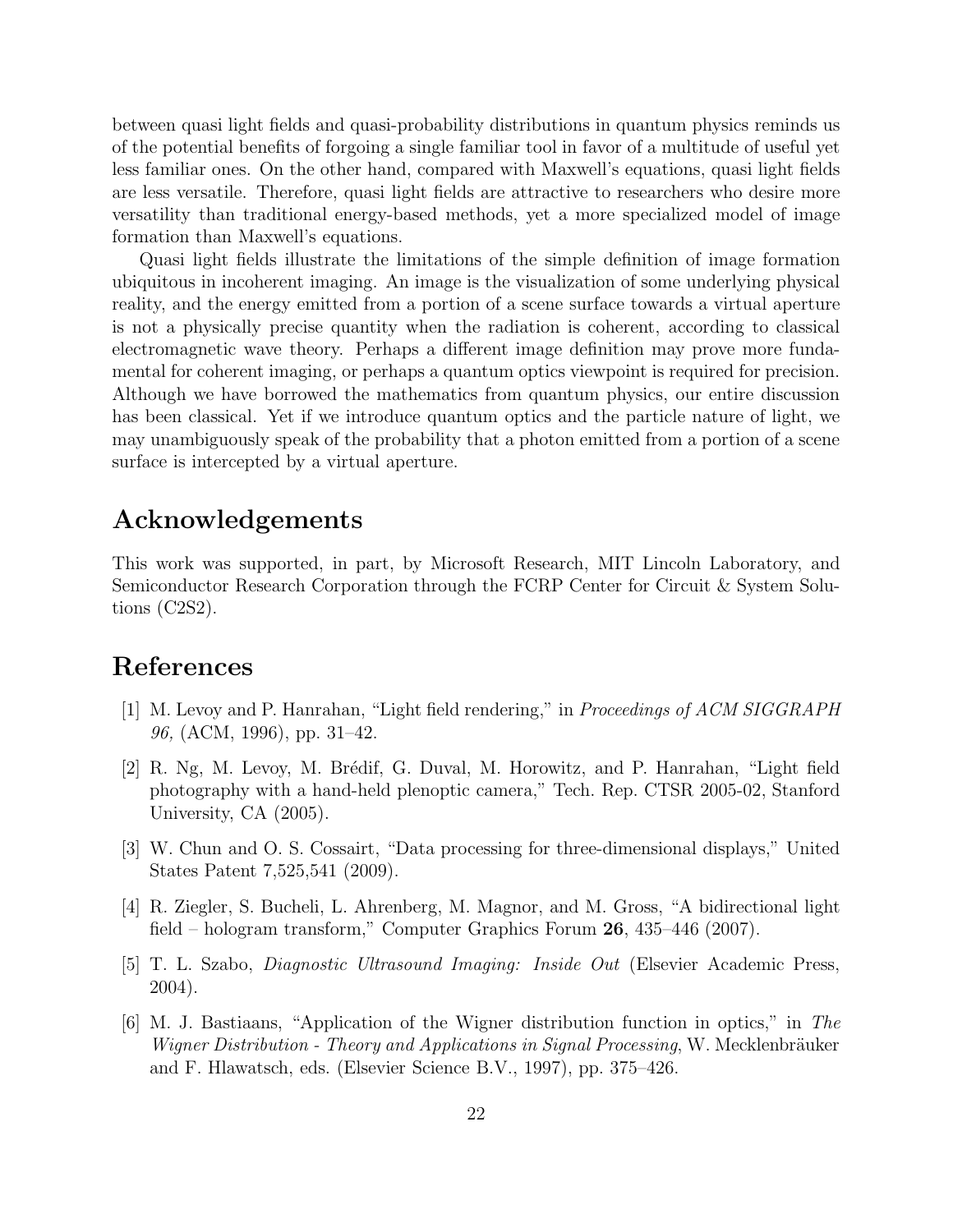- <span id="page-22-1"></span><span id="page-22-0"></span>[7] A. Walther, "Radiometry and coherence," J. Opt. Soc. Am. 58, 1256–1259 (1968).
- <span id="page-22-2"></span>[8] E. Wigner, "On the quantum correction for thermodynamic equilibrium," Phys. Rev. 40, 749–759 (1932).
- <span id="page-22-3"></span>[9] J. Ville, "Th´eorie et applications de la notion de signal analytique," Cables et Transmission **2**, 61–74 (1948).
- [10] K. D. Stephan, "Radiometry before World War II: Measuring infrared and millimeterwave radiation 1800-1925," IEEE Antennas and Propagation Magazine 47, 28–37  $(2005).$
- <span id="page-22-5"></span><span id="page-22-4"></span>[11] S. Chandrasekhar, *Radiative Transfer* (Dover Publications, 1960).
- [12] A. T. Friberg, G. S. Agarwal, J. T. Foley, and E. Wolf, "Statistical wave-theoretical derivation of the free-space transport equation of radiometry," J. Opt. Soc. Am. B 9, 1386–1393 (1992).
- <span id="page-22-7"></span><span id="page-22-6"></span>[13] A. Gershun, "The light field," J. Math. Phys. 18, 51–151 (1939).
- <span id="page-22-8"></span>[14] M. Born and E. Wolf, *Principles of Optics*, 7th ed. (Cambridge University Press, 1999).
- <span id="page-22-9"></span>[15] A. Walther, "Radiometry and coherence," J. Opt. Soc. Am. 63, 1622–1623 (1973).
- <span id="page-22-10"></span>[16] E. Wolf, "Coherence and radiometry," J. Opt. Soc. Am. 68, 6–17 (1978).
- [17] G. S. Agarwal, J. T. Foley, and E. Wolf, "The radiance and phase-space representations of the cross-spectral density operator," Opt. Commun. 62, 67–72 (1987).
- <span id="page-22-11"></span>[18] E. H. Adelson and J. R. Bergen, "The plenoptic function and the elements of early vision," in *Computational Models of Visual Processing*, M. S. Landy and J. A. Movshon, eds. (MIT Press, 1991), pp. 3–20.
- <span id="page-22-12"></span>[19] S. J. Gortler, R. Grzeszczuk, R. Szeliski, and M. F. Cohen, "The lumigraph," in *Proceedings of ACM SIGGRAPH 96,* (ACM, 1996), pp. 43–54.
- <span id="page-22-14"></span><span id="page-22-13"></span>[20] B. Boashash, ed., *Time Frequency Signal Analysis and Processing* (Elsevier, 2003).
- [21] R. W. Boyd, *Radiometry and the Detection of Optical Radiation* (John Wiley & Sons, 1983).
- <span id="page-22-15"></span>[22] A. Adams and M. Levoy, "General linear cameras with finite aperture," in *Proc. Eurographics Symposium on Rendering,* (Eurographics, 2007).
- <span id="page-22-17"></span><span id="page-22-16"></span>[23] J. W. Goodman, *Introduction to Fourier Optics* (McGraw-Hill, 1968).
- [24] A. T. Friberg, "On the existence of a radiance function for finite planar sources of arbitrary states of coherence," J. Opt. Soc. Am.  $69$ , 192–198 (1979).